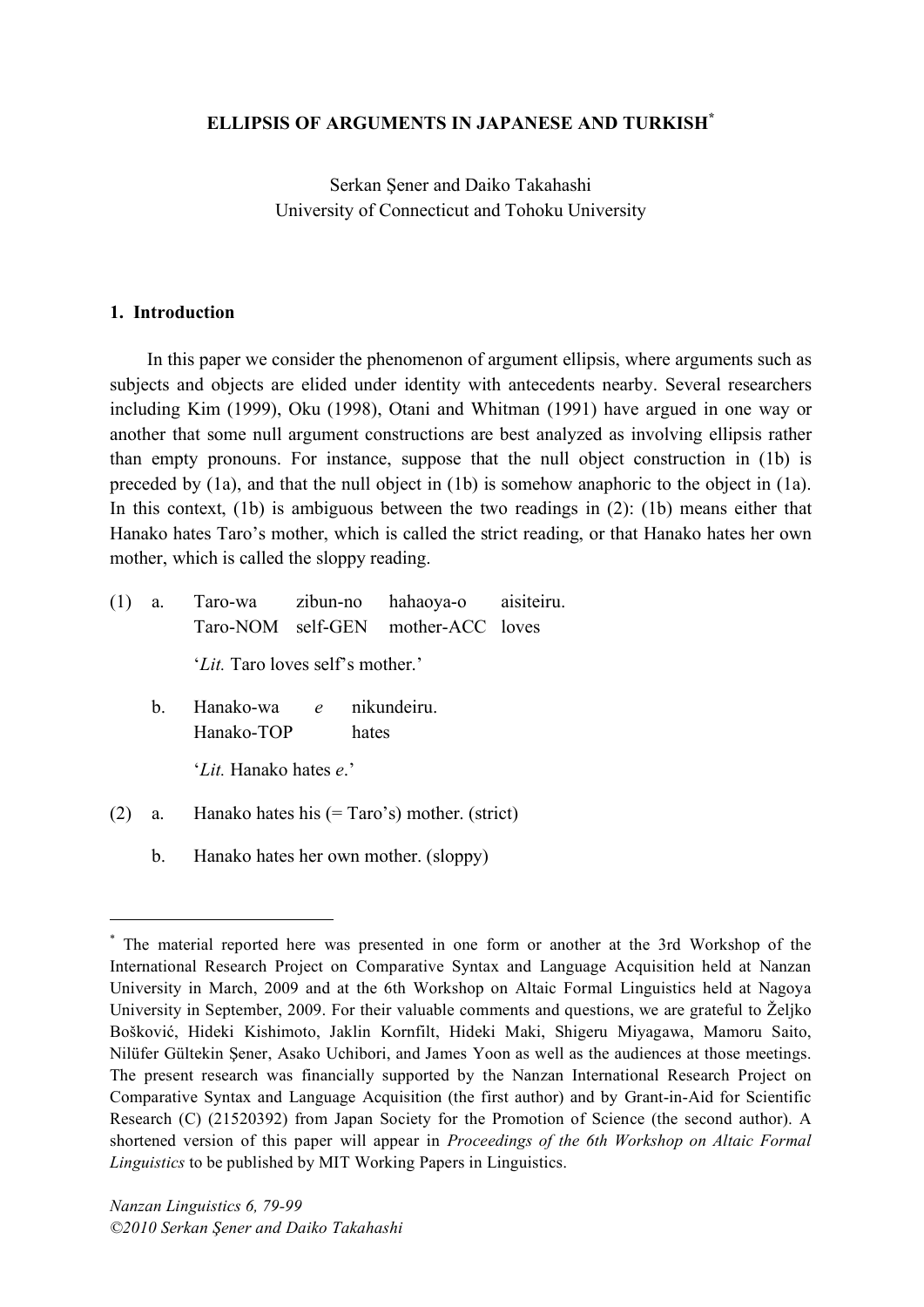When (1b) has the strict reading, it may contain a pronoun in the object position. In this regard, let us consider the data from English in (3). (3a) is taken to antecede (3b), where the object is a pronoun anaphoric to the object in (3a). When we use a personal pronoun as in (3b), the sentence is not ambiguous and only has the strict reading.

- (3) a. John loves his mother.
	- b. Bill hates her.  $=$  Bill hates John's mother. /  $\neq$  Bill hates his own mother.

If the null object in (1b) were unanimously an empty pronoun, we would expect the sentence to be like (3b), being restricted to the strict interpretation. Since (1b) can have the sloppy reading in addition to the strict reading, we need something other than an empty pronoun for the null object. And argument ellipsis just provides us with what is needed. According to the argument ellipsis analysis of null arguments, (1b) is analyzed as in (4b), where the object position is occupied by the full-fledged noun phrase *self's mother* in the syntactic and semantic component, and it is elided in the PF component to yield a null object construction.

| (4) a. |                                           | Taro-wa zibun-no hahaoya-o aisiteiru.<br>Taro-NOM self-GEN mother-ACC loves |  |
|--------|-------------------------------------------|-----------------------------------------------------------------------------|--|
|        | ' <i>Lit</i> . Taro loves self's mother.' |                                                                             |  |
|        |                                           | b. Hanako-wa zibun-no hahaoya-o nikundeiru.                                 |  |

- Hanako-TOP self-GEN mother-ACC hates
	- '*Lit*. Hanako hates self's mother.'

While null arguments in languages like Japanese can be elliptic, not every null argument attested in natural languages can be analyzed similarly. Oku (1998) observes that null subjects in Spanish cannot be derived by ellipsis; rather, they are empty pronouns as has been standardly assumed. Consider the data in (5), cited from Oku (1998). (5a) serves as the antecedent sentence for (5b), where the embedded subject is empty. If it were able to be elliptic, we would expect (5b) to permit the sloppy interpretation as well as the strict reading just like (1b). The fact is, however, that the null subject only means Maria's proposal, but not Juan's proposal. This puts the null subject in Spanish in the same category as the pronoun in (3b).

(5) a. María cree que su propuesta será aceptada. Maria believes that her proposal will.be accepted 'Maria believes that her proposal will be accepted.'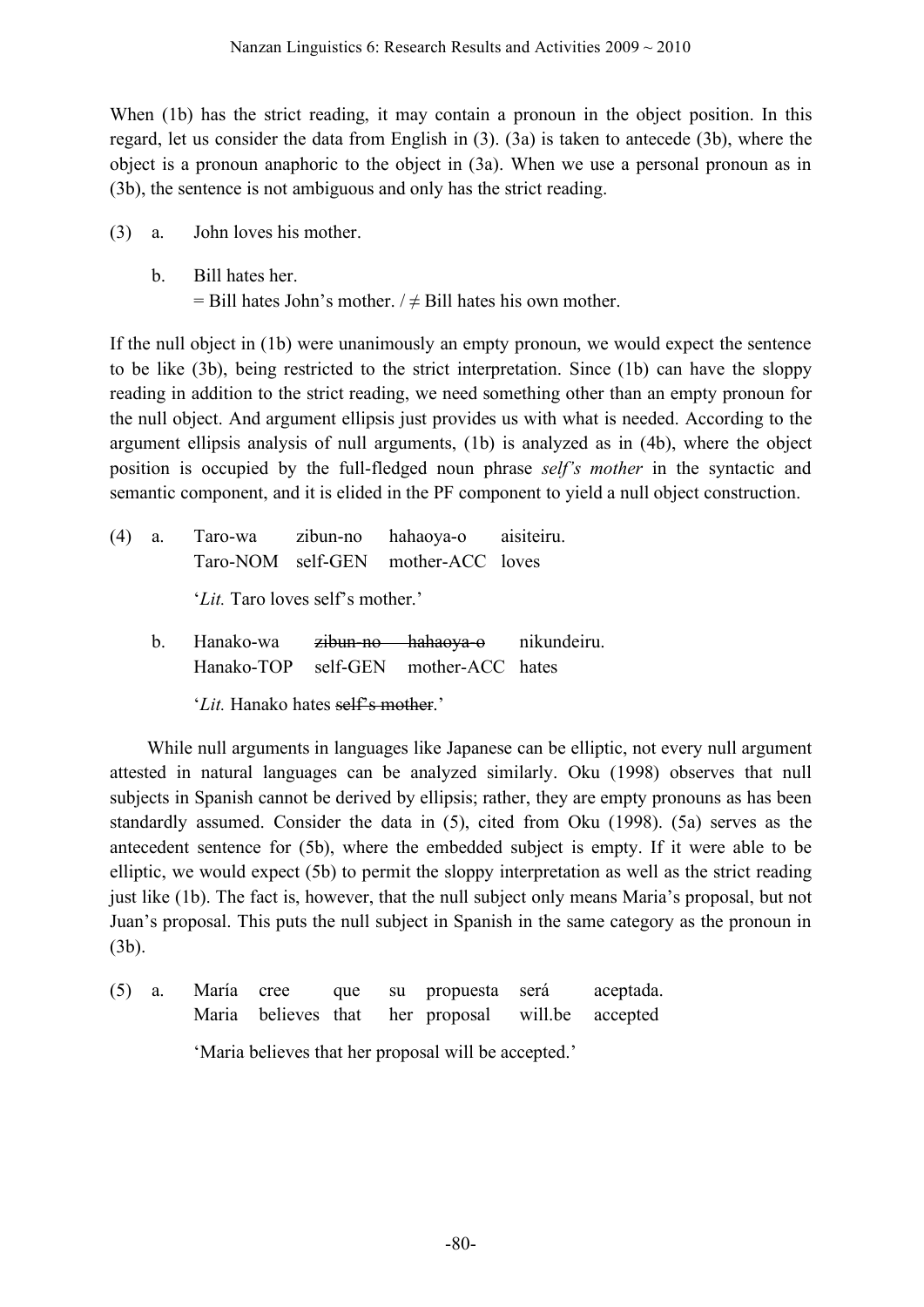b. Juan también cree que *e* será aceptada. Juan also believes that it will.be accepted 'Juan also believes that it will be accepted.' = Juan believes that Maria's proposal will be accepted.  $\neq$  Juan believes that Juan's proposal will be accepted.

Given that some null arguments in natural languages can be elliptic while others are unambiguously pronominal, we are led to ask what is responsible for the variation. Since null arguments themselves do not have a visible indication, it is natural to assume that it is somehow related to some other visible evidence. In this respect, Oku (1998) proposes the hypothesis that argument ellipsis correlates with scrambling: the basic idea is that whereas Japanese allows argument ellipsis because it has scrambling, Spanish does not allow argument ellipsis because it does not permit scrambling. The purpose of this paper is to examine Oku's hypothesis with data from Turkish, which is just like Japanese in allowing null arguments and scrambling.

# **2. Argument Ellipsis in Japanese**

Before looking at Turkish data, let us consider some basic observations that have been made in the literature for Japanese. The data in (1), repeated as (6) below, illustrates object ellipsis in Japanese.

| (6)                    |  | a. Taro-wa zibun-no hahaoya-o aisiteiru.  |  |       | Taro-NOM self-GEN mother-ACC loves |  |  |  |
|------------------------|--|-------------------------------------------|--|-------|------------------------------------|--|--|--|
|                        |  | ' <i>Lit</i> . Taro loves self's mother.' |  |       |                                    |  |  |  |
|                        |  | b. Hanako-wa e nikundeiru.<br>Hanako-TOP  |  | hates |                                    |  |  |  |
| 'Lit. Hanako hates e.' |  |                                           |  |       |                                    |  |  |  |

Taking (6a) as the antecedent, (6b) permits the sloppy interpretation, which has been taken in the literature to be an indication of ellipsis.

Another argument that null objects in Japanese can be elliptic is obtained from cases like the following:

(7) a. Taro-wa sannin-no sensei-o sonkeisiteiru. Taro-TOP three-GEN teacher-ACC respects

'Taro respects three teachers.'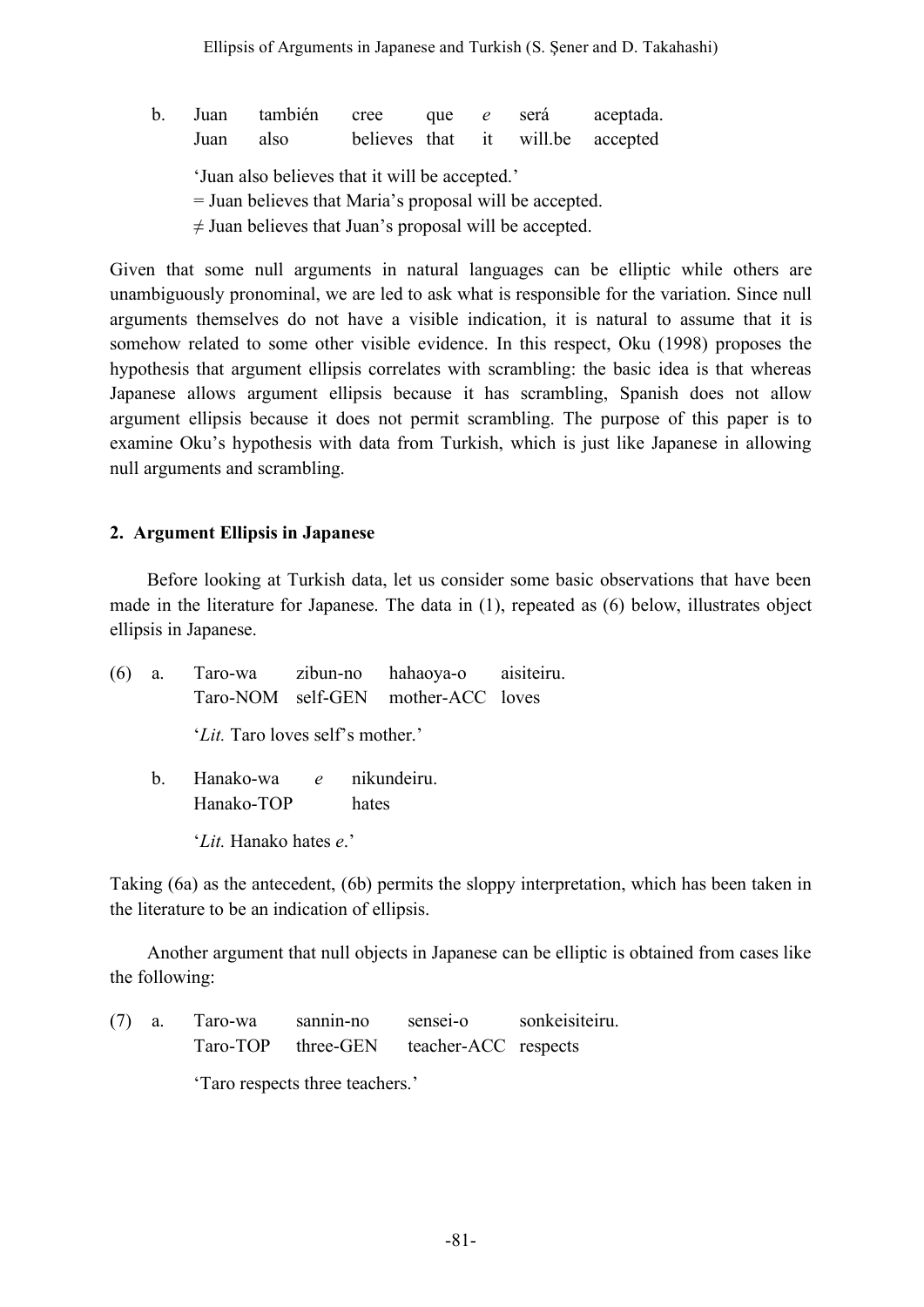b. Hanako-mo *e* sonkeisiteiru. Hanako-also respects

'lit. Hanako respects *e*, too.'

Takahashi (2008a, 2008b) observes that when anteceded by (7a), (7b) allows the reading that Hanako respects three teachers in addition to the interpretation that Hanako respects the three teachers that Taro respects. Comparison of (7) with the following data in English may be useful here:

- (8) a. John respects three teachers.
	- b. Mary respects them, too.
	- c. Mary does, too.

The examples in (8b-c) are intended to be anteceded by (8a); (8b) contains a pronoun that is somehow associated with the quantificational object in (8a), while (8c) involves VP-ellipsis. The fact is that whereas (8b) only means that Mary respects the three teachers that John respects, (8c) permits the reading that Mary respects three teachers. The two readings can be distinguished as follows: the first reading, called the E-type reading here, necessarily implies that Mary respects the same set of teachers as John does, while the second reading, called the quantificational reading, allows the set of teachers Mary respects to be different from the set of teachers John respects. That (8c) permits the quantificational reading is natural given that it can be analyzed as follows:

(9) Mary does  $[\text{VP}$  respect three teachers], too.

Here the VP contains the quantifier *three teachers* and is elided under identity with the VP in (8a). Since (8c) contains a quantifier in the syntactic and semantic component, it comes as no surprise that the sentence has the quantificational reading.

Bearing this in mind, let us return to (7b). If the null object were always pronominal, the sentence should only have the E-type reading, just like (8b). On the other hand, the ellipsis analysis of null objects correctly predicts the possibility of the quantificational reading, because it analyzes (7b) as in (10b):

| $(10)$ a. |                                 | Taro-wa<br>Taro-TOP                         | sannin-no<br>three-GEN   | sensei-o<br>teacher-ACC respects | sonkeisiteiru. |  |  |
|-----------|---------------------------------|---------------------------------------------|--------------------------|----------------------------------|----------------|--|--|
|           | 'Taro respects three teachers.' |                                             |                          |                                  |                |  |  |
|           | h.                              | Hanako-mo<br>Hanako-also                    | $sannin$ no<br>three-GEN | senset-o<br>teacher-ACC respects | sonkeisiteiru. |  |  |
|           |                                 | 'Lit. Hanako respects three teachers, too.' |                          |                                  |                |  |  |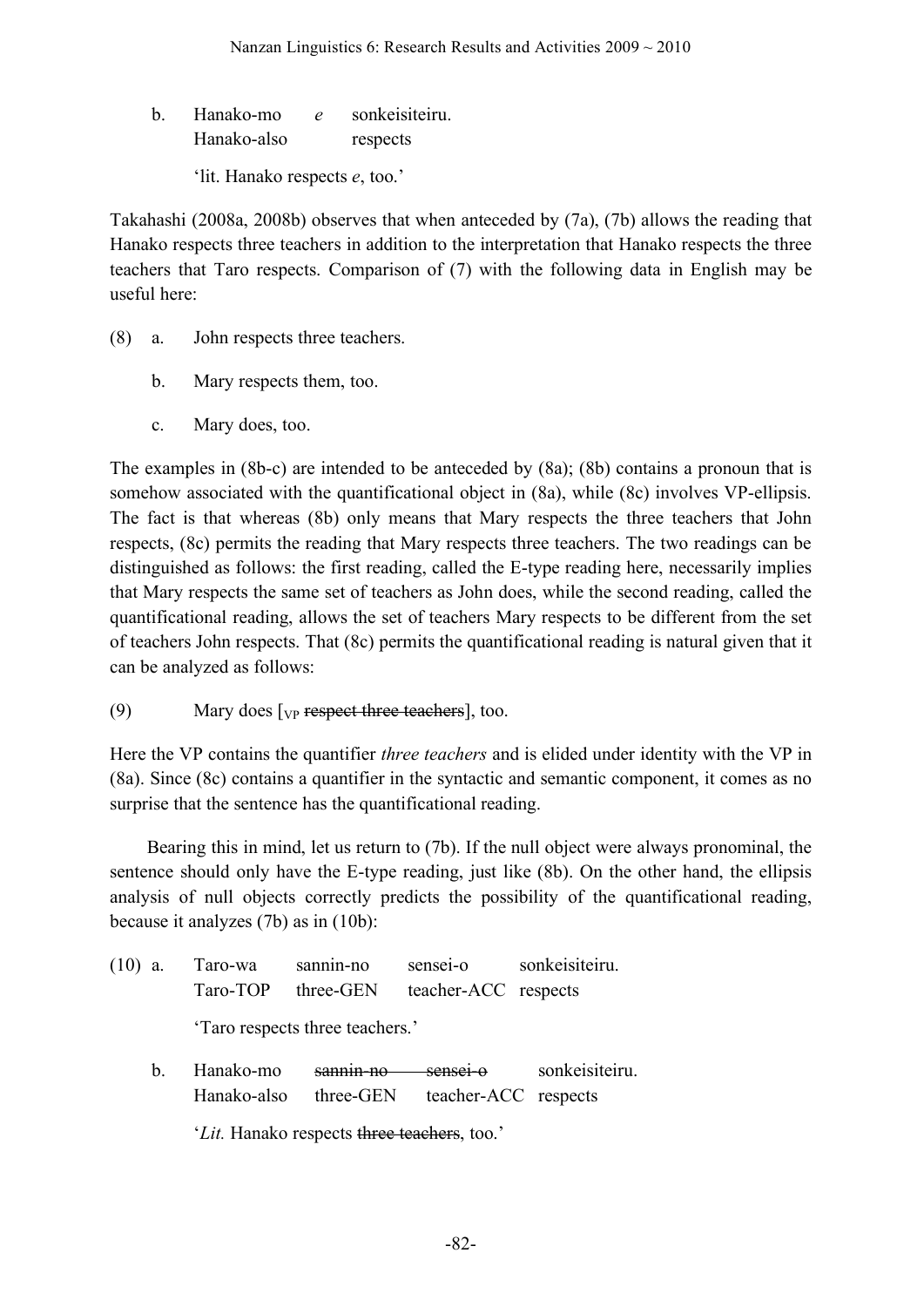Here (10b) contains a quantifier in the object position, which is elided under identity with the object in the antecedent sentence in (10a). Since (10b) (or (7b)) has a full-fledged quantifier, it is natural that it has the quantificational reading.

We have assumed above that elliptic null objects arise from elision of objects. We should note here that there is an alternative approach to the phenomenon in question. Following Huang (1991), Otani and Whitman (1991) argue that elliptic null object constructions are derived by VP-ellipsis with concomitant V-raising (or what is now called V-stranding VP-ellipsis (Goldberg (2005)). In that case, (7) is analyzed as in (11), where the examples are shown with English words for convenience.

- (11) a.  $\int_{\text{TP}} \text{T} \text{aro} \left[ \frac{\text{T}}{\text{T}} \text{respects-T} \left[ \frac{\text{T}}{\text{VP}} t_{\text{V}} \text{three teachers} \right] \right]$ 
	- b.  $[\text{TP}$  Hanako  $[\text{TP}$  respects-T  $[\downarrow \downarrow \downarrow \downarrow + \text{three}$  teachers]], too

According to the proponents of the V-stranding VP-ellipsis analysis, Japanese should allow raising of main verbs to T in overt syntax, as indicated in (11). The VP in (11b) is identical to the VP in the antecedent sentence in (11a) and is elided by VP-ellipsis. Since the verb evacuates from VP prior to VP-ellipsis, it remains as a remnant, unlike main verbs in English, which are elided by VP-ellipsis because they do not undergo V-to-T raising.

Though V-stranding VP-ellipsis may be available in some languages such as Hebrew (Goldberg (2005)), that it is not an option for Japanese is shown by Oku (1998) (see also Kim (1999)). The data below, cited from Oku (1998), shows that adjuncts cannot be elliptic:

| $(12)$ a.      |                                                                                                      | Bill-wa kuruma-o teineini<br>Bill-TOP car-ACC carefully |            | aratta.<br>washed |  |
|----------------|------------------------------------------------------------------------------------------------------|---------------------------------------------------------|------------|-------------------|--|
|                |                                                                                                      | 'Bill washed a car carefully.'                          |            |                   |  |
| $\mathbf{b}$ . | John-TOP                                                                                             | John-wa e arawanakatta.                                 | not.washed |                   |  |
|                | 'Lit. John didn't wash e.'<br>= John did not wash a car. $/ \neq$ John did not wash a car carefully. |                                                         |            |                   |  |

Taking (12a) as the antecedent sentence, (12b) is a null object construction. Notice that (12a) has the adverb corresponding to *carefully*, but it is not understood in the interpretation of (12b), which means that John didn't wash a car, but not that John didn't wash a car carefully. This fact is important because it indicates that the elliptic null object construction is not derived by V-stranding VP-ellipsis. Let us consider how (12b) would be analyzed under the V-stranding VP-ellipsis analysis. (12a-b) would be analyzed as in (13a-b), respectively.

(13) a.  $\int_{\text{TP}}$  Bill  $\int_{\text{T}}$  wash-T  $\int_{\text{VP}} t_{\text{V}}$  a car carefully]]]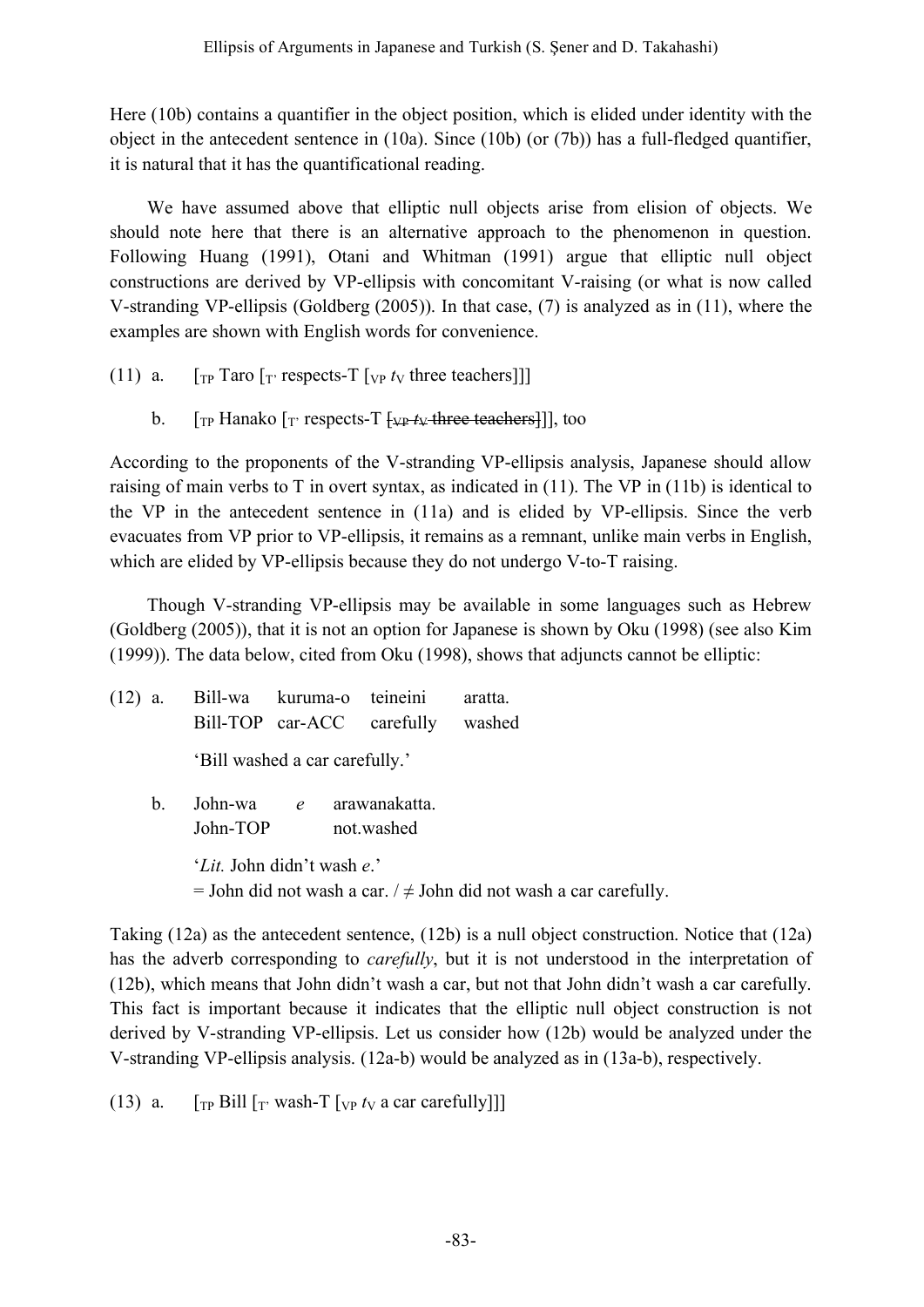#### b.  $\left[\begin{array}{cc} \n\text{[T] F} \n\end{array}\right]$  wash-NEG-T  $\left[\begin{array}{cc} \n\text{[T] F} \n\end{array}\right]$

Here the main verbs undergo V-to-T raising (in (13b), V may move to T via NEG). Since the manner adverb *carefully* is arguably contained in VP, VP-ellipsis should be able to elide the adverb and the object as well as the verbal trace. This should predict (12b) to have the interpretation that John did not wash a car carefully, which is in fact impossible.<sup>1</sup> On the other hand, the argument ellipsis analysis restricts targets of deletion to arguments, so that the absence of adjunct ellipsis can be an automatic consequence (readers are referred to Oku (1998) for a way to derive the desired consequence).

Arguments are not limited to objects. Subjects are arguments as well, and Oku (1998) observes that they can equally be elliptic. Consider the data in (14). (14a) antecedes (14b), where the embedded subject is empty. Just like the null object in (1b) and unlike the null subject in Spanish in (5b), the null subject in (14b) is ambiguous between the strict and the sloppy interpretation. In particular, that (14b) can have the sloppy reading that Hanako said that her child knew French indicates that the null subject can be elliptic.

- (14) a. Taro-wa [zibun-no kodomo-ga eigo-o sitteiru to] itta. Taro-TOP self-GEN child-NOM English-ACC knows that said '*Lit.* Taro said that self's child knew English.'
	- b. Hanako-wa [*e* furansugo-o sitteiru to] itta. Hanako-TOP French-ACC knows that said

'*Lit.* Hanako said that *e* knew French.'

Further, the null subject in (15b) can yield a quantificational interpretation, another indication of ellipsis.

(15) a. Sannin-no onnanoko-ga Taro-ni ai-ni kita. three-GEN girl-NOM Taro-DAT see-to came

'Three girls came to see Taro.'

b. *e* Ken-ni-mo ai-ni kita. Ken-DAT-also see-to came

'*Lit. e* came to see Ken, too.'

(i)  $\lceil \sqrt{V_P} \rceil$  Kuruma-o teineini arail-sae Bill-ga  $t_{VP}$  sita. car-ACC carefully wash-even Bill-NOM did.

'*Lit.* Even wash a car carefully, Bill did.'

 $1$ . That the adverb in question is contained in VP is indicated by the fact that it is part of the constituent dislocated by what is called VP-preposing, as shown below: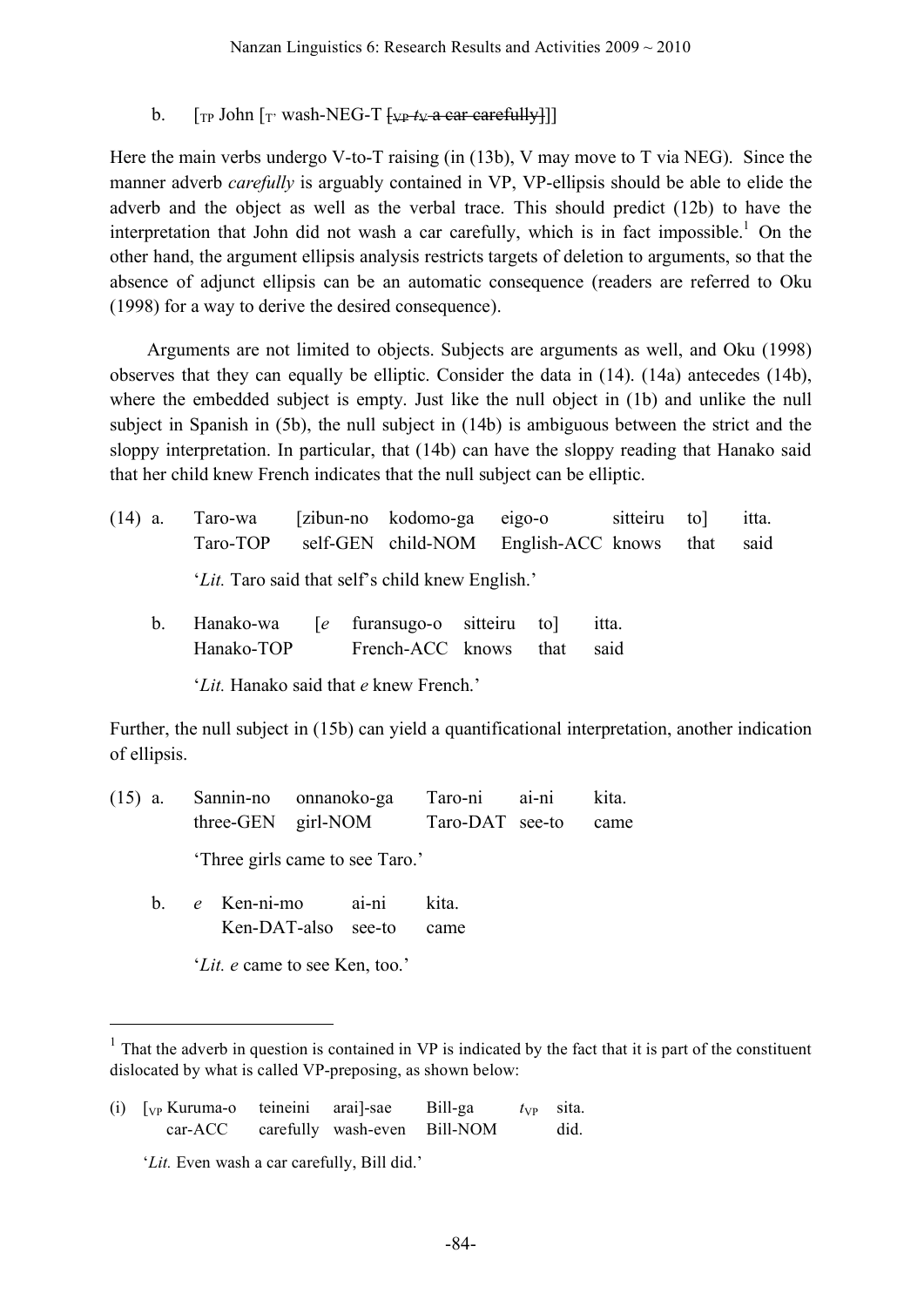Anteceded by (15a), (15b) can mean that three girls came to see Ken, too, and hence can be true even if the group of the girls who came to see Ken was different from the group of the girls who came to see Taro.

At this point, let us attend to the formal analysis of argument ellipsis proposed by Oku (1998), who, as we noted above, tries to relate it to scrambling. As for scrambling, Oku assumes with Bošković and Takahashi (1998) that the weakness of θ-features (namely, θroles taken as features) is responsible for it. The weak/strong dichotomy of features is a notion proposed by Chomsky (1995). Informally speaking, strong features are those features that must be checked as soon as possible (in most cases, in overt syntax) once they are introduced in a derivation with lexical items containing them; on the other hand, weak features do not have to be checked in overt syntax and can wait to be checked until LF. Assuming that θ-roles are weak features in Japanese, Bošković and Takahashi (1998) analyze scrambling as base-generation of "scrambled" elements in adjoined positions followed by their LF movement to θ-positions. This is schematically indicated in (16a-c).

#### (16) a. Object Subject  $V_{TR}$

(17) a. Taro loves self's mother.

- b.  $\int_{\text{TP}}$  Object  $\int_{\text{TP}}$  Subject  $\int_{\text{TP}} \left[ \int_{\text{VP}} V_{\text{TR}} \right] ||\}$  < overt syntax>
- c.  $[\text{TP}$   $[\text{TP}$  Subject  $[\text{TP}$ <sup> $[\text{VP}$ </sup> Object  $V_{TR}$ ]]]] <LF> |\_\_\_\_\_\_\_\_\_\_\_\_\_\_\_\_\_\_\_\_↑

Suppose we have a sentence where the object is "scrambled" over the subject as in (16a). According to Bošković and Takahashi (1998), the object in fact is base-generated in the surface position (namely, in TP-adjoined position or in an extra specifier of TP) as in (16b). Notice that at this point, the verb, which is transitive and has an internal θ-role to assign, is object-less. This is allowed by assumption because the θ-role is a weak feature. But it must be checked at LF, and the required checking is established by moving the object into the complement position of VP as shown in (16c).

Oku (1998) adopts this idea and applies it to the analysis of argument ellipsis, as shown in (17).

| b. Hanako hates e.                                                                                        |                            |
|-----------------------------------------------------------------------------------------------------------|----------------------------|
| a'. $[\text{TP} \text{ Taro } [\text{VP} \text{ loves self's mother}]]$                                   | $\leq$ overt syntax $\geq$ |
| b'. $\lceil \text{TP Hanako} \rceil$ <sub>VP</sub> hates]                                                 | <overt syntax=""></overt>  |
| a". $[\text{TP} \text{ Taro} \, [\text{VP} \, \text{loves} \, \text{self} \, \text{s} \, \text{mother}]]$ | $<$ LF $>$                 |
| b". $\lceil \frac{1}{r} \rceil$ Hanako $\lceil \frac{1}{r} \rceil$ hates self's mother                    | :LF>                       |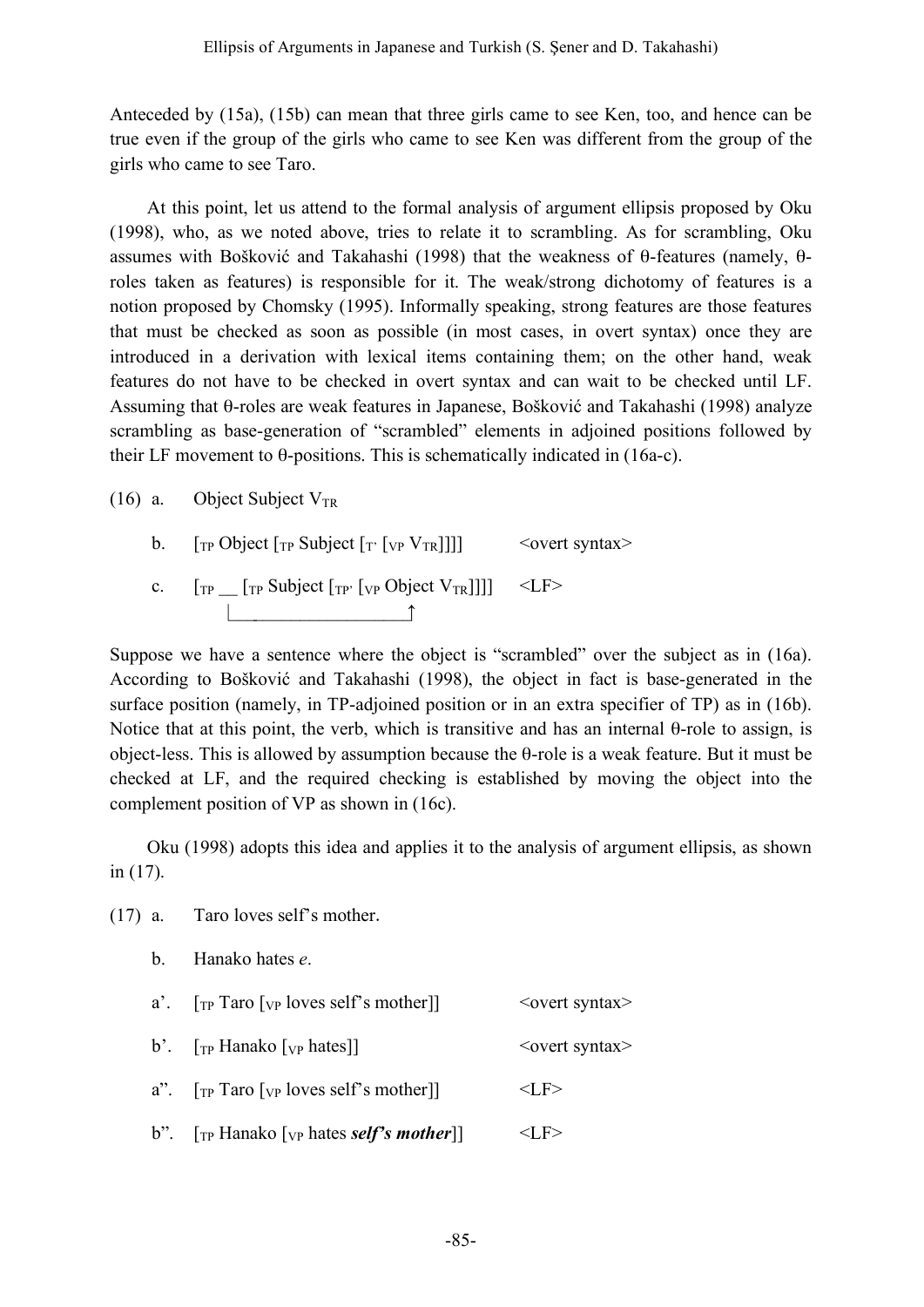(17a-b) correspond to (1a-b), respectively, which are shown in English wording just for convenience. Oku assumes that they are represented as in (17a'-b') in overt syntax: what is noteworthy here is that (17b') literally lacks an object though the verb is transitive. This should be allowed in Japanese, however, since θ-roles do not have to be checked (or assigned) in overt syntax in Japanese. (17a"-b") are the LF representations, where the object in the antecedent sentence in  $(17a)$  is copied in the object position in  $(17b)$  and checks (or is assigned) the θ-role of the verb.

Note that this sort of derivation is made possible by the weakness of θ-role features and hence that in non-scrambling languages, where θ-roles are strong, argument ellipsis should be disallowed. Thus, languages like English and Spanish do not allow scrambling, so that they should not permit argument ellipsis, either. Bearing this background in mind, let us turn our attention to Turkish to examine whether the alleged correlation between argument ellipsis and scrambling holds.

# **3. Argument Ellipsis in Turkish**

Let us start with a very cursory look at Turkish. It is a head-final, SOV language just like Japanese, but crucially it exhibits subject-predicate agreement unlike Japanese. (18a-b) show that the form of the agreement suffix varies according to the type of subject in person and number.

| $(18)$ a. |             | (Ben) bu<br>(1) | this      | article-ACC slowly                 | makale-yi yavaşyavaş    | oku-yacağ-ım.<br>read-FUT-1SG |
|-----------|-------------|-----------------|-----------|------------------------------------|-------------------------|-------------------------------|
|           |             |                 |           | 'I will read this article slowly.' |                         |                               |
|           | $b_{\cdot}$ | (Biz)<br>(we)   | her hafta | every week                         | sinema-ya<br>movies-DAT | gid-er-iz.<br>$go-AOR-1PL$    |
|           |             |                 |           |                                    |                         |                               |

'We go to the movies every week.'

Also, Turkish is similar to Japanese in allowing null subjects and null objects (Aygen (2001), Erguvanlı-Taylan (1984), Kornfilt (1987, 1997), Özsoy (1988), Öztürk (2004), Turan (1995), among others). In (19), both the subject and the object are empty: the agreement on the verb indicates that the subject is first-person, singular, while the reference of the object is determined by the context.

(19) *e e* at-tı-m. throw-PAST-1SG '*Lit.* I threw *e*.'

Another important property of the Turkish grammar relevant to us is the presence of scrambling (Aygen (2001), Erguvanlı-Taylan (1984), Kural (1993, 1997), Kornfilt (2003),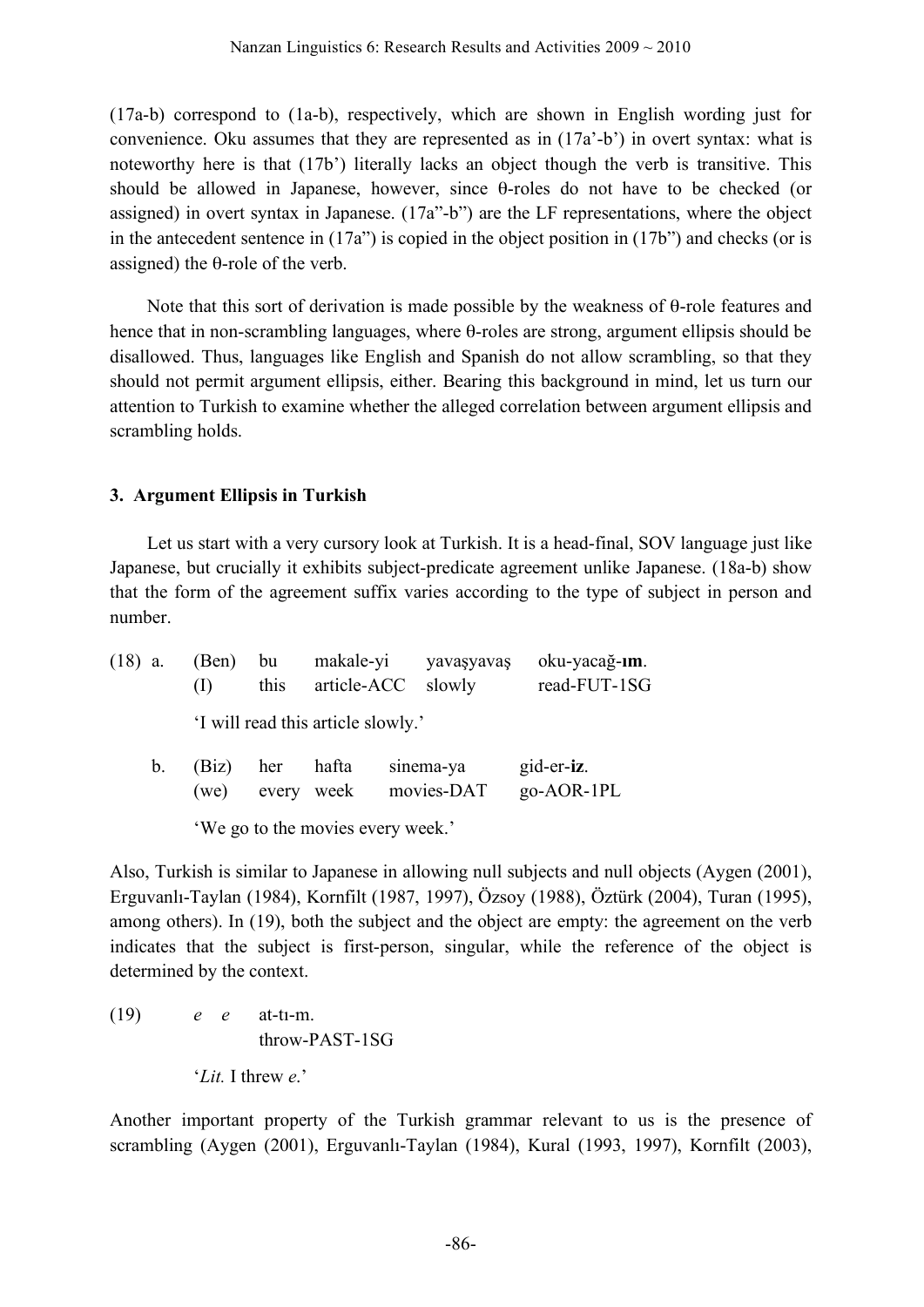Şener (to appear), Öztürk (2004), among others). In (20) and (21), the internal arguments (the dative phrase in (20) and the accusative phrase in (21)) are relocated by scrambling, exhibiting a free word order alternation.

| $(20)$ a.                                   |         | Can<br>John                           | her                   | hafta<br>every week                   |                  | sinema-ya<br>movies-DAT go-AOR | gid-er.             |                           |
|---------------------------------------------|---------|---------------------------------------|-----------------------|---------------------------------------|------------------|--------------------------------|---------------------|---------------------------|
|                                             |         | 'John goes to the movies every week.' |                       |                                       |                  |                                |                     |                           |
|                                             | $b_{-}$ | Can<br>John                           |                       | sinema-ya<br>movies-DAT every week    | her              | hafta                          | gid-er.<br>$go-AOR$ |                           |
|                                             |         |                                       |                       | 'John goes to the movies every week.' |                  |                                |                     |                           |
| $(21)$ a.                                   |         | Mete<br>Mete                          | dün                   | sabah<br>yesterday morning            |                  | ders-i<br>class-ACC            |                     | ek-mis.<br>skip-EVID.PAST |
| 'Mete skipped the class yesterday morning.' |         |                                       |                       |                                       |                  |                                |                     |                           |
|                                             | $b_{-}$ | Mete<br>Mete                          | $ders-i$<br>class-ACC |                                       | dün<br>yesterday | sabah<br>morning               |                     | ek-miş.<br>skip-EVID.PAST |

'Mete skipped the class yesterday morning.'

We are now ready to examine the correlation between argument ellipsis and scrambling proposed by Oku (1998). It would be predicted that Turkish should behave like Japanese and permit argument ellipsis. First of all, (22) and (23) show that Turkish can have elliptic null objects.

| $(22)$ a.      | [ <i>pro</i> anne-si]-ni elestir-di.<br>Can<br>his mother-3SG-ACC criticize-PAST<br>John                              |
|----------------|-----------------------------------------------------------------------------------------------------------------------|
|                | 'John criticized his mother.'                                                                                         |
| $\mathbf{b}$ . | Mete-yse e öv-dü.<br>Mete-however praise-PAST                                                                         |
|                | ' <i>Lit.</i> Mete, however, praised <i>e</i> .'<br>$=$ Mete praised John's mother. $/$ = Mete praised Mete's mother. |
| (23)<br>a.     | Kim kendi-ni eleştir-di?                                                                                              |

who self-ACC criticize-PAST 'Who criticized himself?'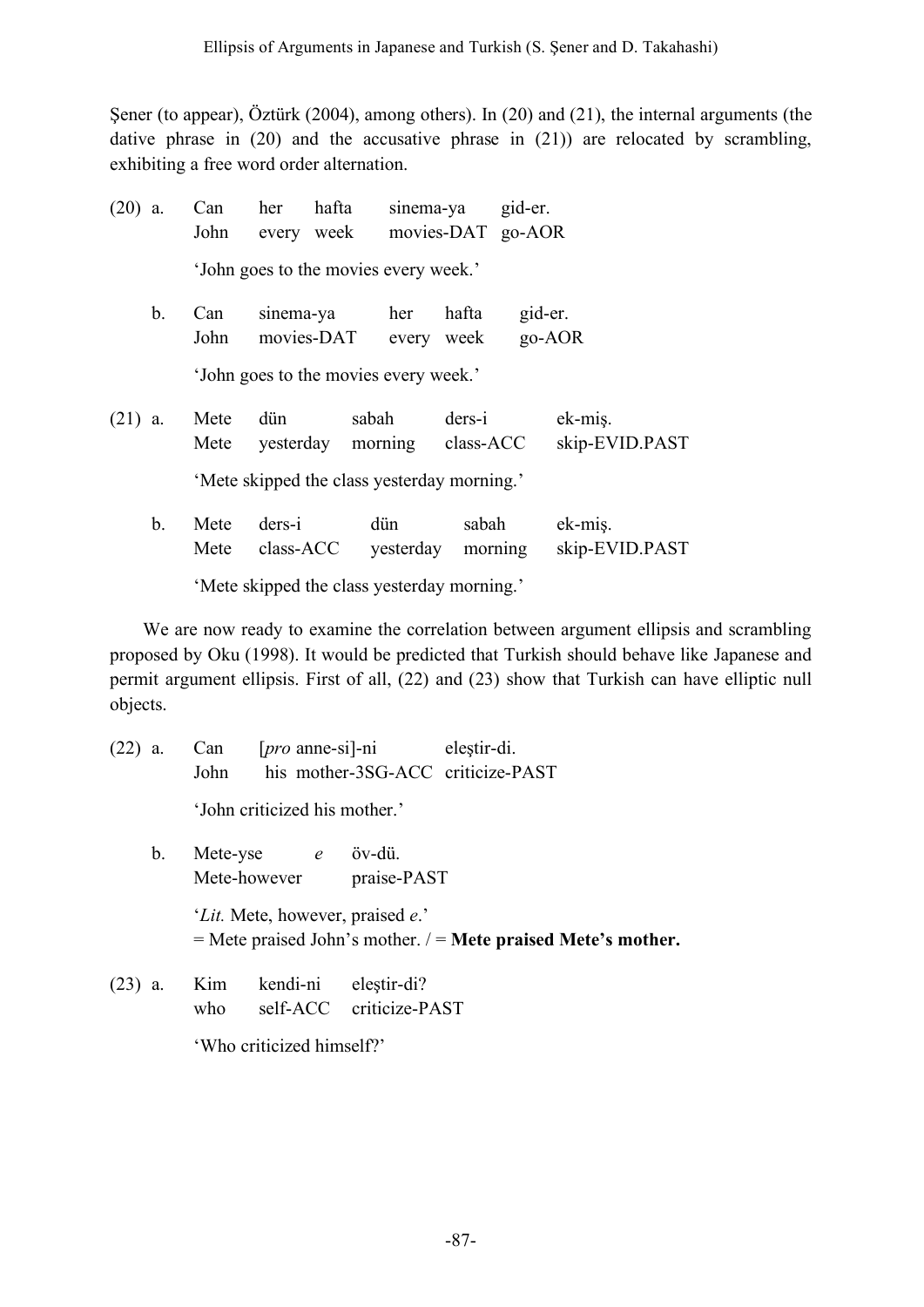b. Can *e* eleştir-di. John criticize-PAST '*Lit.* John criticized *e*.' = **John criticized himself.**

Anteceded by (22a), (22b) can have the sloppy reading that Mete praised his own mother, in addition to the strict reading that Mete praised John's mother. The sloppy reading is an indication of ellipsis. Also, preceded by (23a), (23b) can mean that John criticized himself. Notice that this fact could not be accounted for if null objects were always pronominal: as shown in (24a), to get the relevant reading in (23b), the object must be coindexed with the subject, and hence if the object were an empty pronoun, the sentence would be ruled out as a violation of Condition (B) of the Binding Theory. On the other hand, the argument ellipsis analysis can handle the case easily: as shown in (24b), it postulates a reflexive in the object position, and it is elided under identity with the preceding object.

(24) a.  $*John<sub>1</sub>$  criticized *pro*<sub>1</sub>.

b. John<sub>1</sub> criticized self<sub>1</sub>.

In the same vein,  $(22)$  is analyzed as in  $(25)$  when  $(22b)$  has the sloppy reading.

- (25) (for (22) when (22b) has the sloppy interpretation)
	- a. John<sub>1</sub> criticized his<sub>1</sub> mother.
	- b. Mete<sub>2</sub> praised  $\overrightarrow{his_2}$  mother.

The empty position in (22b) is in fact occupied by the full-fledged noun phrase corresponding to *his mother*, which is elided under identity with the object in the antecedent sentence.

Additional evidence that provides support for an ellipsis analysis of null objects in Turkish concerns the availability of quantificational interpretations. Consider the following example:

- (26) a. Can üç hırsız yakala-dı. John three burglar catch-PAST 'John caught three burglars.'
	- b. Filiz-se *e* sorgula-dı. Phylis-however interrogate-PAST

'*Lit.* Phylis, however, interrogated *e*.'

The null object in (26b) has the quantificational object in (26a) as its antecedent. While (26b) can mean that Phylis interrogated the same three burglars that John caught, it may alternatively mean that Phylis interrogated three burglars. Under the second interpretation, the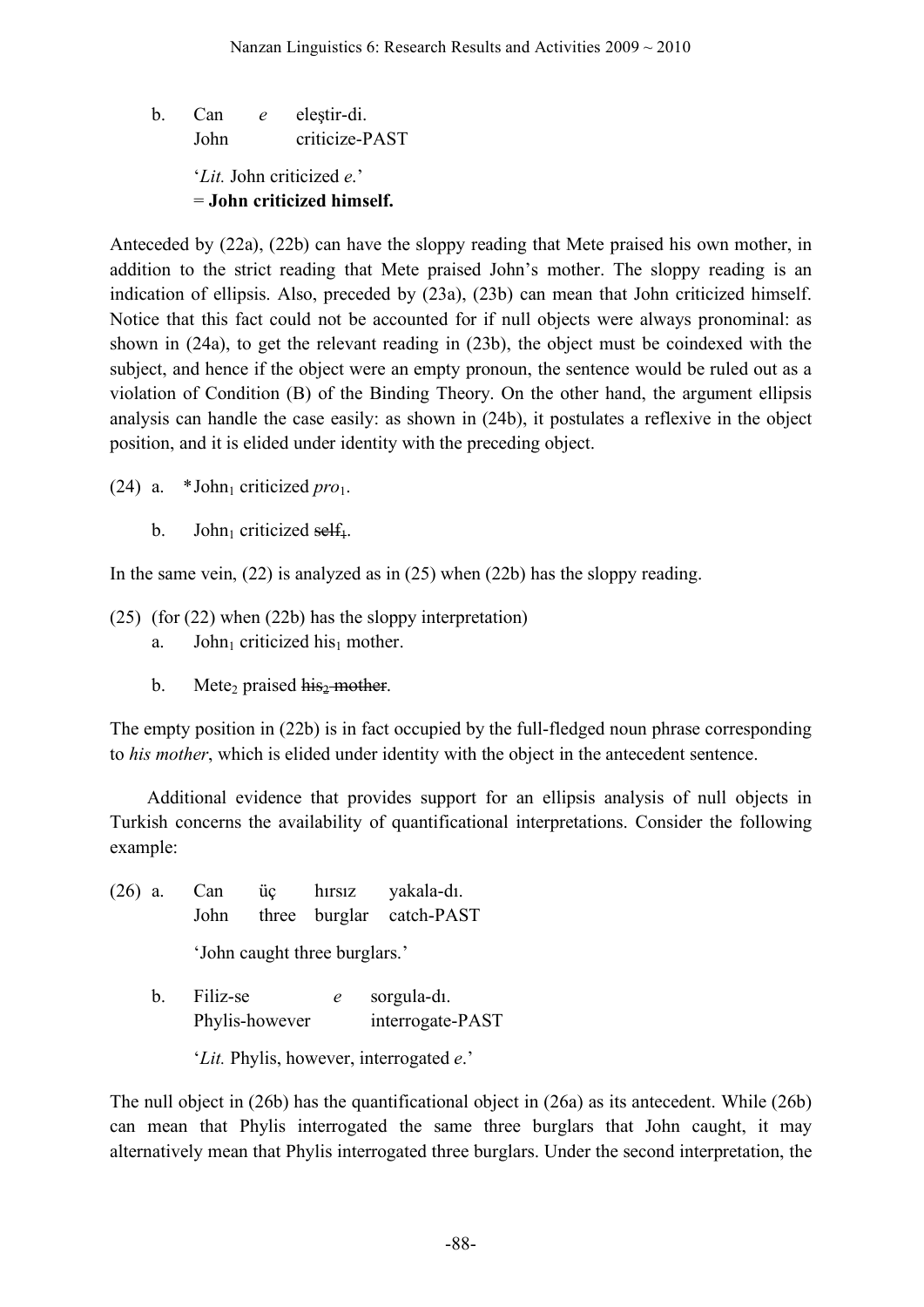sentence can be true even if the set of the three burglars Phylis interrogated was different from the set of the three burglars John caught.

To ensure that the null object constructions in (22), (23), and (26) involve argument (or object) ellipsis rather than V-stranding VP-ellipsis, it is necessary to consider whether VPadverbs can be included in ellipsis sites. In this regard, let us consider the following data:

| (27) | a.             | Can<br>John                        | sorun-u<br>problem-ACC                                                                                                                         |   | hizla                        | çöz-dü.<br>quickly solve-PAST |
|------|----------------|------------------------------------|------------------------------------------------------------------------------------------------------------------------------------------------|---|------------------------------|-------------------------------|
|      |                | 'John solved the problem quickly.' |                                                                                                                                                |   |                              |                               |
|      | $\mathbf{b}$ . | Filiz-se<br>Phylis-however         |                                                                                                                                                | e | çöz-me-di.<br>solve-NEG-PAST |                               |
|      |                |                                    | ' <i>Lit</i> . Phylis, however, did not solve e.'<br>$=$ Phylis did not solve the problem.<br>$\neq$ Phylis did not solve the problem quickly. |   |                              |                               |

The antecedent sentence in (27a) contains the adverb corresponding to *quickly* as well as the object. The sentence in (27b) is a null object construction, and crucially it does not mean that Phylis did not solve the problem quickly; it only means that Phylis did not solve the problem. If the elliptic null object construction in Turkish were derived by V-stranding VP-ellipsis, the impossible reading should be available. Since it is impossible, it is safe to conclude that the elliptic null object construction in Turkish involves object ellipsis instead of VP-ellipsis.

Another argument against the V-stranding VP-ellipsis analysis of null objects in Turkish can be constructed on the model of an argument developed by Oku (1998) for Japanese. Consider the following examples in Turkish, each of which contains two internal arguments:

| (28) a. |                                               | Can<br>John                                   | [pro öğrenciler-i-ni]<br>his students-3SG-ACC                        | [birbirleri-yle]<br>each other-INST                                  | tanıştır-dı.<br>introduce-PAST  |  |  |  |
|---------|-----------------------------------------------|-----------------------------------------------|----------------------------------------------------------------------|----------------------------------------------------------------------|---------------------------------|--|--|--|
|         |                                               | 'John introduced his students to each other.' |                                                                      |                                                                      |                                 |  |  |  |
|         | $b_{\cdot}$                                   | *Can<br>John                                  | [birbirleri-yle]<br>each other-INST                                  | $[pro\ddot{\text{o}}\text{g}$ renciler-i-ni]<br>his students-3SG-ACC | tanıştır-dı.<br>introduce-PAST  |  |  |  |
|         | 'John introduced his students to each other.' |                                               |                                                                      |                                                                      |                                 |  |  |  |
| (29) a. |                                               | Can<br>John                                   | $[pro\ddot{\text{o}}\text{g}$ renciler-i-ni]<br>his students-3SG-ACC | [birbirleri-yle]<br>each other-INST                                  | yarış-tır-dı.<br>race-CAUS-PAST |  |  |  |

'John raced his students with each other.'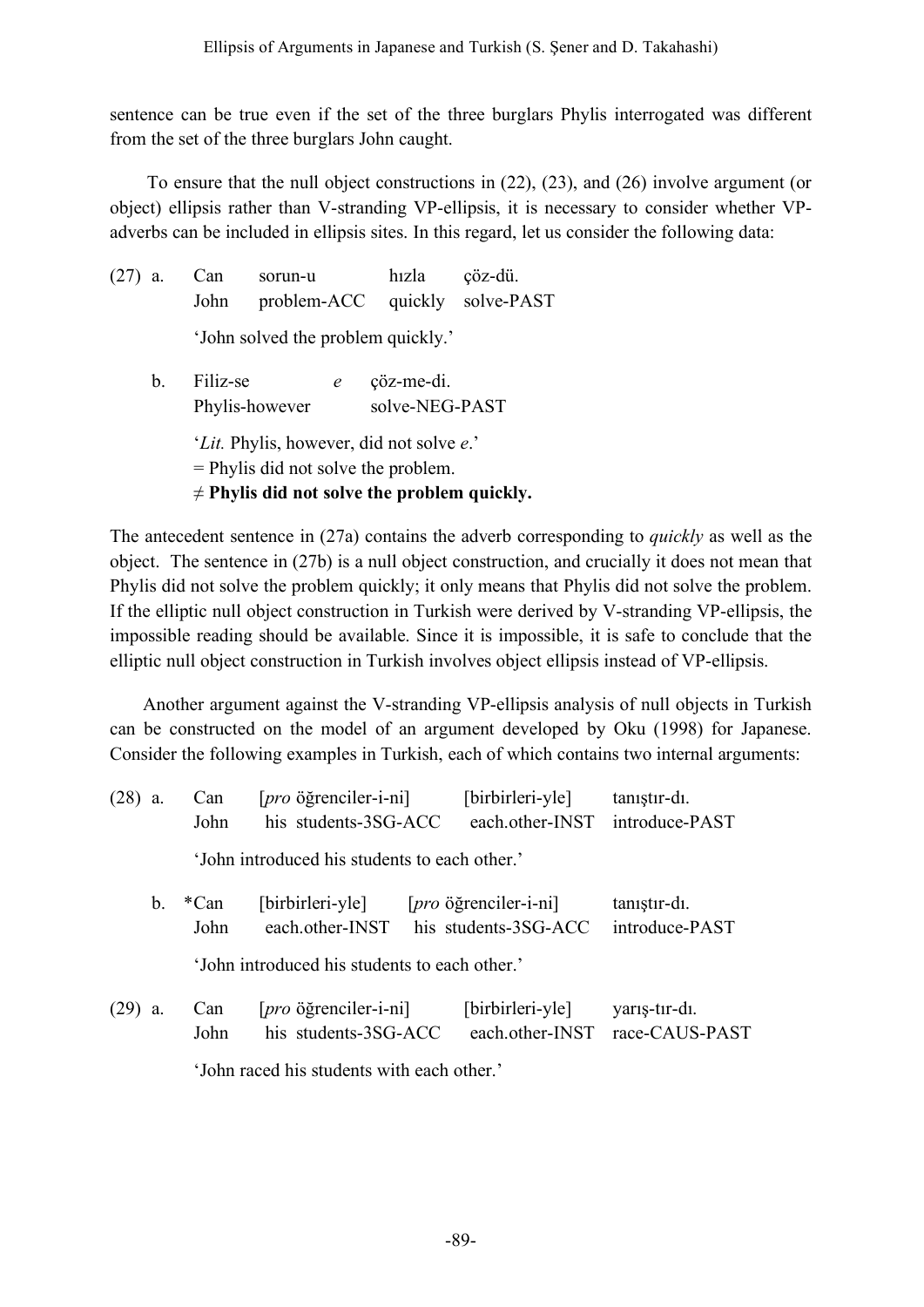|  | b. *Can [birbirleri-yle] | [ <i>pro</i> öğrenciler-i-ni]                            | yarış-tır-dı. |
|--|--------------------------|----------------------------------------------------------|---------------|
|  |                          | John each other-INST his students-3SG-ACC race-CAUS-PAST |               |

'John raced his students with each other.'

In (28a) and (29a), the accusative objects precede and bind the reciprocal anaphors realized as the instrumental arguments. (28b) and (29b) show that the instrumental phrases cannot precede the accusative objects in these contexts.<sup>2</sup> Bearing this in mind, let us consider (30).

| $(30)$ a. |                                              | Can [ <i>pro</i> öğrenciler-i-ni]                        | [birbirleri-yle] tanıştır-dı. |  |  |  |  |
|-----------|----------------------------------------------|----------------------------------------------------------|-------------------------------|--|--|--|--|
|           |                                              | John his students-3SG-ACC each other-INST introduce-PAST |                               |  |  |  |  |
|           | 'Iohn introduced his students to each other' |                                                          |                               |  |  |  |  |

'John introduced his students to each other.'

b. Mete-yse *e* [birbirleri-yle] yarış-tır-dı. Mete-however each.other-INST race-CAUS-PAST

'*Lit.* Mete, however, raced *e* with each other.'

(30a) is intended as the antecedent sentence for (30b), where the accusative object is empty. An important observation about (30b) is that it allows the sloppy reading that Mete raced Mete's own students with each other, which shows that it somehow involves ellipsis. Now let us consider how it would be derived by VP-ellipsis. The reciprocal anaphor is a remnant and hence it must be dislocated out of VP prior to the point where VP is elided. In that case, (30b) should be analyzed as follows:

(31)  $\left[\begin{array}{cc} \text{Trp} \text{ Mete-yse} \end{array}\right]$  [birbirleri-yle]<sub>1</sub>  $\left[\text{VP} \left\{ \frac{\text{pro}}{\text{O}} \right\} \right]$  *pro*  $\left\{ \frac{\text{perp}}{\text{O}} \left\{ \frac{\text{per}}{\text{O}} \left\{ \frac{\text{trp}}{\text{O}} \right\} \right\}$  [T yarışv-tır-dı]]

Here the instrumental phrase is in the outside of VP, probably in the specifier position of some functional head such as  $v$  or Agr<sub>O</sub>, and VP undergoes ellipsis so that the accusative object is elided. Notice that we know from (28b) and (29b) that the representation in (31) should be ill-formed, and hence that the analysis in terms of VP-ellipsis would predict (30b) to be impossible, contrary to the fact. In contrast, argument ellipsis can handle it without difficulty. It analyzes (30b) in the following way (it is immaterial to the argument ellipsis analysis whether the verb undergoes raising or not):

(32) [TP Mete-yse [VP [*pro* öğrenciler-i-ni] [birbirleri-yle] yarış-tır-dı]]

In (32), the instrumental phrase is in VP and follows the accusative phrase. The accusative object is elided by argument ellipsis, so that the surface form is derived. There is nothing wrong with this analysis; in particular, the alignment of the internal arguments is licit.

Let us now turn our attention to subject ellipsis. Consider (33) first.

 $\overline{a}$ 

 $2$  This is probably due to Condition (C) of the Binding Theory: if the instrumental phrases are in Apositions in (28b) and (29b), they bind their antecedents (namely, *his students*) in violation of Condition (C).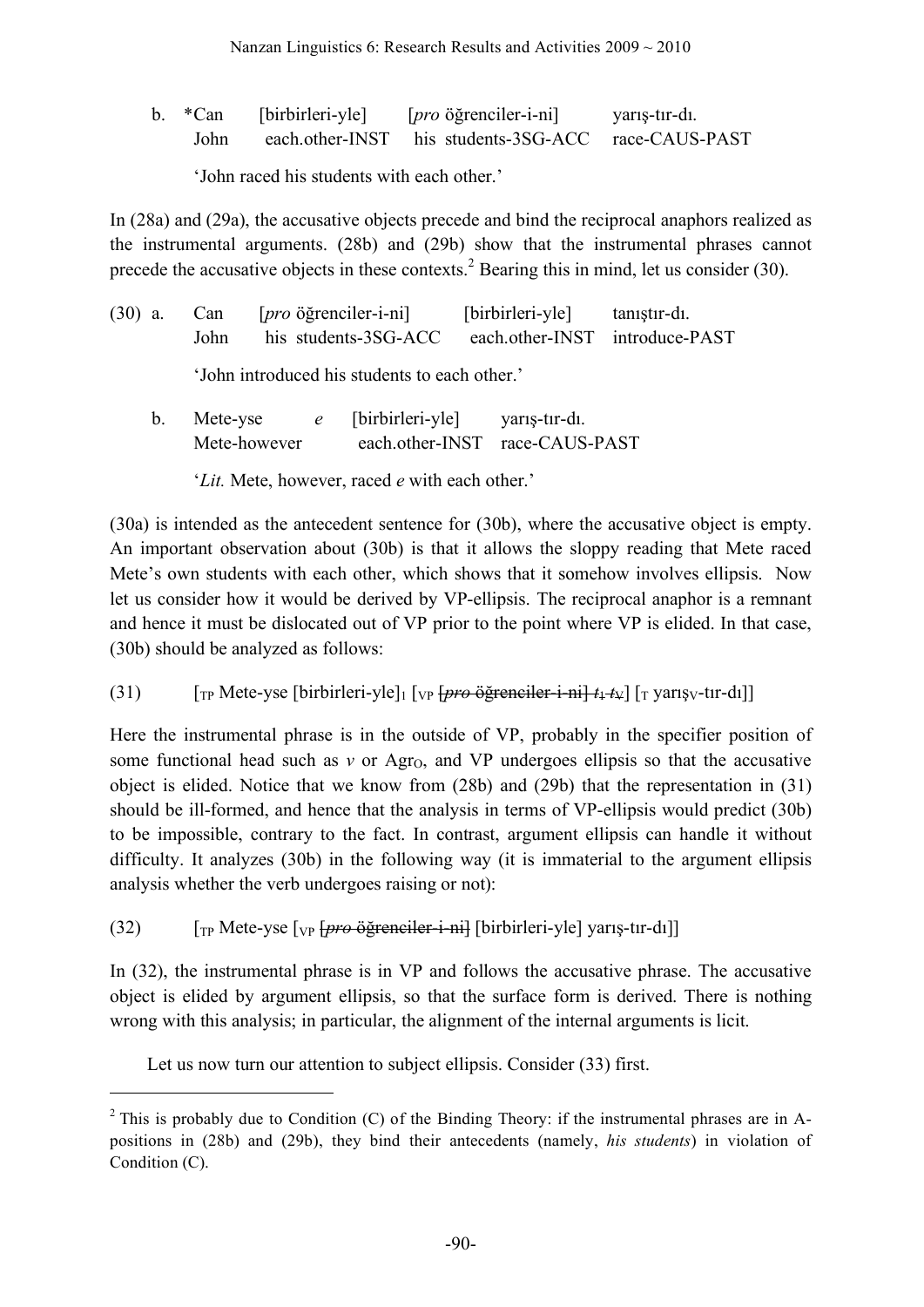- (33) a. Can [[*pro* oğl-u] İngilizce öğren-iyor diye] bil-iyor. John hisson-3SG English learn-PRES COMP know-PRES 'John knows that his son learns English.'
	- b. Filiz-se [*e* Fransızca öğren-iyor diye] bil-iyor. Phylis-however French learn-PRES COMP know-PRES '*Lit.* Phylis, however, knows that *e* learns French.'

(33a-b) have finite embedded clauses, and the embedded subject in (33b) is empty. Anteceded by (33a), (33b) can have the strict reading that Phylis knows that John's son learns French, but significantly it does not have the sloppy reading that Phylis knows that Phylis' son learns French. This observation is confirmed by (34).

- (34) a. Can [[*pro* öneri-si]-nin kabul ed-il-eceğ-i]-ni düşün-üyor. John his proposal-3SG-GEN accept do-PASS-NM-3SG-ACC think-PRES 'John thinks that his proposal will be accepted.'
	- b. Aylin-se [*e* redded-il-eceğ-i]-ni düşün-üyor. Eileen-however reject-PASS-NM-3SG-ACC think-PRES

'*Lit.* Eileen, however, thinks that *e* will be rejected.'

The embedded clauses in (34a-b) are nominalized but they are like finite clauses in exhibiting subject agreement. The null embedded subject in (34b) yields the strict reading, but not the sloppy reading. The fact here indicates that unlike objects, subjects cannot be elliptic in Turkish: then, the null subject in (34b) may be an empty pronoun, just like null subjects in Spanish.

This conclusion is reinforced by the fact that null subjects in Turkish do not allow quantificational interpretations, either.

(35) a. Üç öğretmen Can-ı eleştir-di. three teacher John-ACC criticize-PAST 'Three teachers criticized John.' b. *e* Filiz-i-yse öv-dü.

Phylis-ACC-however praise-PAST

'*Lit. e* praised Phylis.'

Anteceded by (35a), (35b) contains a null subject. While the subject can be understood as the three teachers that criticized John, it cannot be taken as the quantificational phrase *three teachers*. This observation again shows that null subjects in Turkish can be pronominal but cannot be elliptic.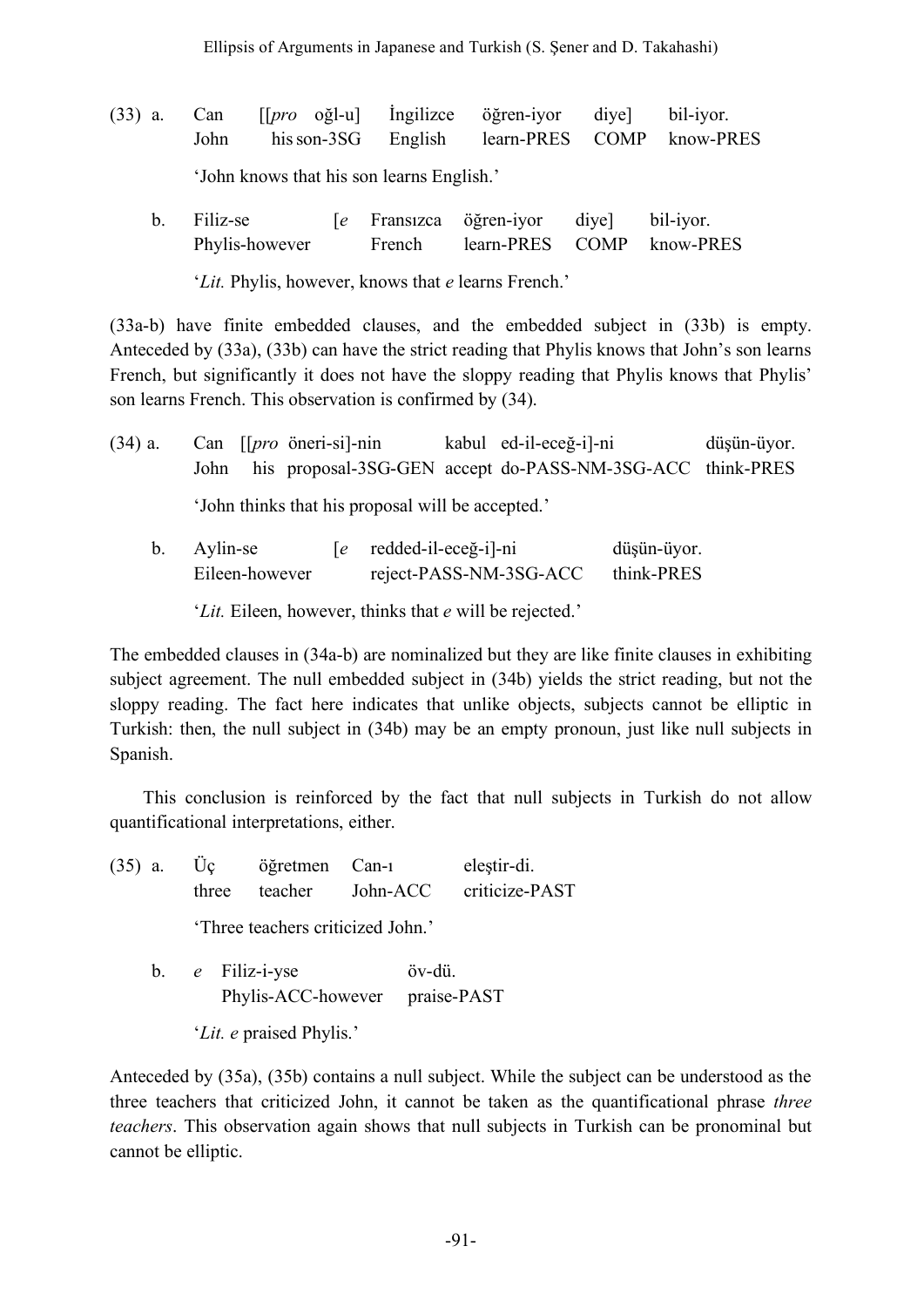The considerations above show that while Turkish is similar to Japanese in allowing object ellipsis, it differs from Japanese in not allowing subject ellipsis. Given the alleged correlation between argument ellipsis and scrambling, Turkish would be expected to behave exactly like Japanese. That Turkish behaves differently from Japanese appears to pose a problem to Oku's hypothesis, but in the next section, we will show that it does not undermine it because the lack of subject ellipsis in Turkish can be independently accounted for by the theory of agreement put forth by Chomsky (1995, 2000). Basically we try to capitalize on the presence of subject agreement in Turkish and its absence in Japanese in approaching the discrepancy in subject ellipsis.

#### **4. Copying and Agreement**

In fact, Saito (2007) considers the relevance of agreement to argument ellipsis and argues that the copying analysis of argument ellipsis plus Chomsky's (1995, 2000) theory of agreement restricts ellipsis to arguments that do not participate in agreement. We illustrate Saito's reasoning below:

| (36) a. $F_{1\{\phi\}}$ $DP_{1\{\phi\}}$ case :      | The $\phi$ -features of $F_1$ need to be checked; DP <sub>1</sub> with<br>φ-features is activated by virtue of possessing an<br>unchecked Case feature. |
|------------------------------------------------------|---------------------------------------------------------------------------------------------------------------------------------------------------------|
| $a'$ . $F_{1\{\phi\}}$ $DP_{1\{\phi, \text{Case}\}}$ | Checking erases $F_1$ 's $\phi$ -features and DP <sub>1</sub> 's<br>Case-feature: $DP_1$ becomes inert.                                                 |
| b. $\ldots$ $F_{2\{\phi\}}$ $\ldots$ $\ldots$        | $F_2$ 's checking mate is elliptic.                                                                                                                     |
| b'. * $F_{2\{\phi\}}$ $DP_{1\{\phi, \text{Case}\}}$  | $DP1$ is copied from (36a'): since it is already inert,<br>it cannot check $F_2$ 's $\phi$ -features.                                                   |

In (36a), there is a functional head  $F_1$  with uninterpretable  $\phi$ -features, which must be checked and erased. There is a DP (DP<sub>1</sub>) in the neighborhood, and its  $\phi$ -features can check the  $\phi$ features of  $F_1$ . Here, the Case feature of  $DP_1$  plays an important role: it activates  $DP_1$  so that it can enter into checking relation with  $F_1$ . After the checking, the φ-features of  $F_1$  are erased, and by assumption the Case feature of  $DP_1$  is also erased, as shown in (36a'). Suppose that the structure in (36a') serves as the antecedent of argument ellipsis in (36b), where there is a functional head  $F_2$  with φ-features. The underlined part in (36b) marks the elliptic site. DP<sub>1</sub> is copied onto the elliptic site from (36a'), deriving (36b'). Now we have a problem. The Case feature of the copied DP has already been checked off in the antecedent sentence, so that the copied DP cannot be activated for the purpose of checking with  $F_2$ . The result is that the uninterpretable  $\phi$ -features of  $F_2$  are not checked or erased, causing a crash.

We claim that this kind of failed checking takes place in ungrammatical subject ellipsis in Turkish. We assume that the presence of subject-predicate agreement in Turkish means that Tense (or T) in the language possesses  $\phi$ -features, which must be erased by checking: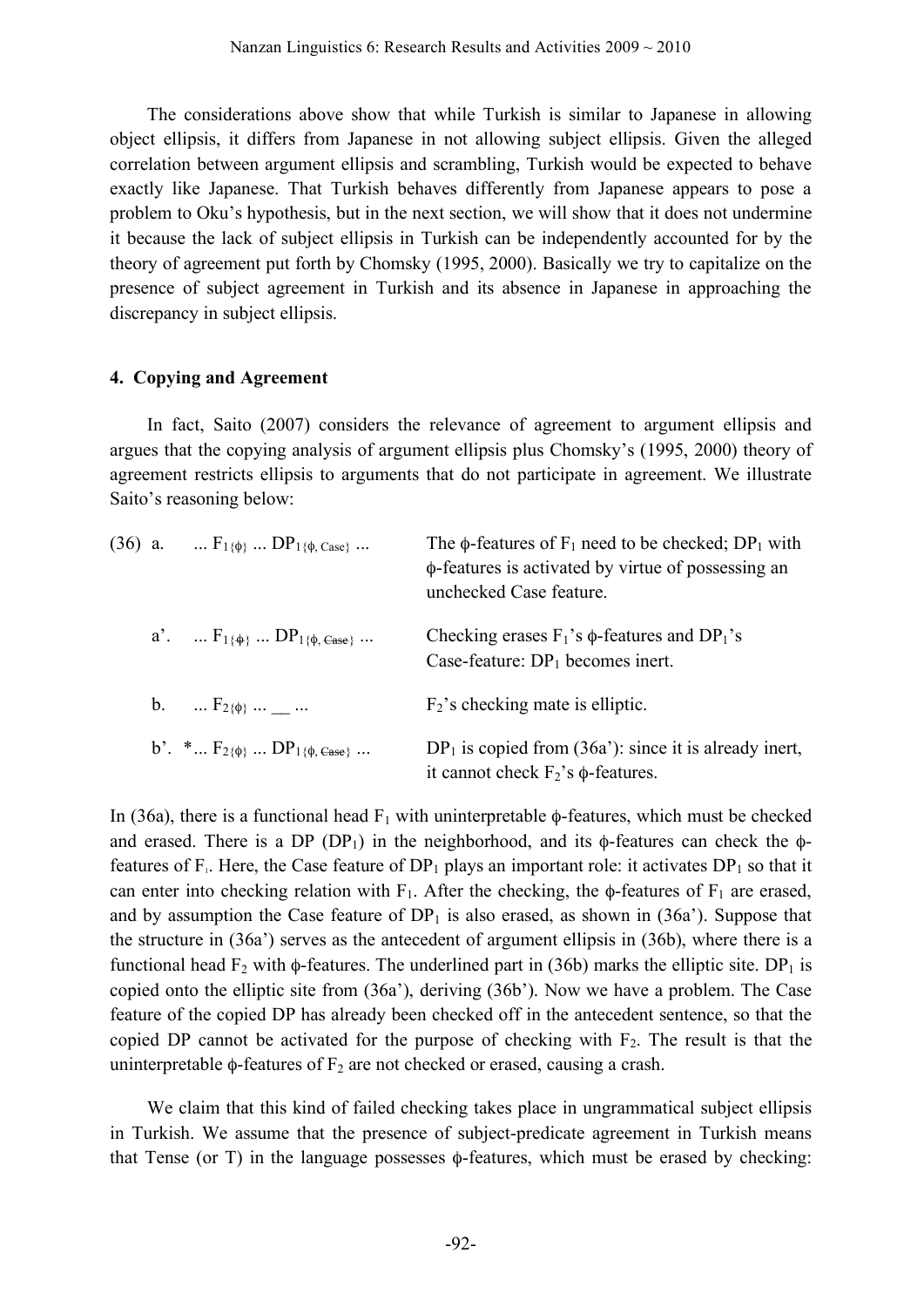hence, subject ellipsis is ruled out in Turkish.<sup>3</sup> To see how it works, let us consider (33), which is repeated as (37) with English wording for convenience. The antecedent sentence in (37a) goes through the derivation in (38), where we only show the embedded clause.

- (37) a. John knows that his son learns English.
	- b. Phylis, however, knows that *e* learns French.
- (38) a. ...  $[\text{TP} T_{\{0\}}]$   $[\text{VP} \text{his son}_{\{0\}}]$   $[\text{Case} \text{V} \text{V} \text{V} \text{V} \text{P} \text{ learns English}]]]$ 
	- b. ...  $[\text{TP} T_{\{\phi\}}]_{\nu}$  his son<sub>{ $\phi$ </sub>  $\in$ <sub>sse}</sub>  $[\nu \nu$  [ $\nu$  [ $\nu$  learns English]]]]
	- c. ...  $[\text{TP} \text{ his son}_{\{\phi, \text{Case}\}}] \cdot [\text{TP} \text{ T}_{\{\phi\}}] \cdot [\text{VP} \text{ I}_{\text{DP}}] \cdot \text{VP} \cdot [\text{VP} \text{ learns English}]]]]$

In (38a), the embedded T is to enter into checking relation with the subject *his son* to have its φ-features checked; in (38b), the checking results in erasure of the φ-features of T and the Case feature of the subject; and irrelevantly, in (38c), the subject moves to the specifier position of T to satisfy the EPP. Turning to the elliptic sentence in (37b), its embedded clause should be derived as below:

- (39) a.  $\ldots$  [<sub>TP</sub>  $T_{\{\phi\}}$  [<sub>*v*</sub>P  $\lceil v \cdot v \rceil$ <sub>VP</sub> learns French]]]]
	- b. \*...  $[\text{TP} T_{\{\phi\}}]$   $[\text{VP} \text{his } \text{son}_{\{\phi, \text{Case}\}}]$   $[\text{V} \text{V} \text{[VP} \text{ learns French}]]]$

Initially, the subject position is just vacant as in (39a), and it is filled by the preceding subject *his son* copied from the antecedent clause, as shown in (39b). But the Case feature of the copied subject has already been erased in the antecedent clause, so that it cannot enter into checking relation with T. This way, we can rule out subject ellipsis in Turkish.

The fact that argument ellipsis can apply to subjects as well as objects in Japanese is consistent with the idea made by Fukui (1986) and Kuroda (1988) that the language lacks agreement, which we understand to mean that functional heads such as T and *v* lack φfeatures. For example, the case of object ellipsis in (1) is repeated in (40) with English wording.

- (40) a. Taro loves self's mother.
	- b. Hanako hates *e*.
- (41) a.  $[r_P \dots [v_P \text{ Taro } [v] \cdot v] \cdot [v_P \text{ love } [p_P \text{ self's mother } [\phi] \cdot \text{ACC} \cdot ]]]]]$

<sup>&</sup>lt;sup>3</sup> Öztürk (2006) makes an important assumption concerning Agree in Turkish, which is that Turkish lacks case-driven Agree entirely. This is different from what we assume in the text, because we assume that Agree is relevant at least for the licensing of subject predicate agreement in Turkish. We will provide support for our position below.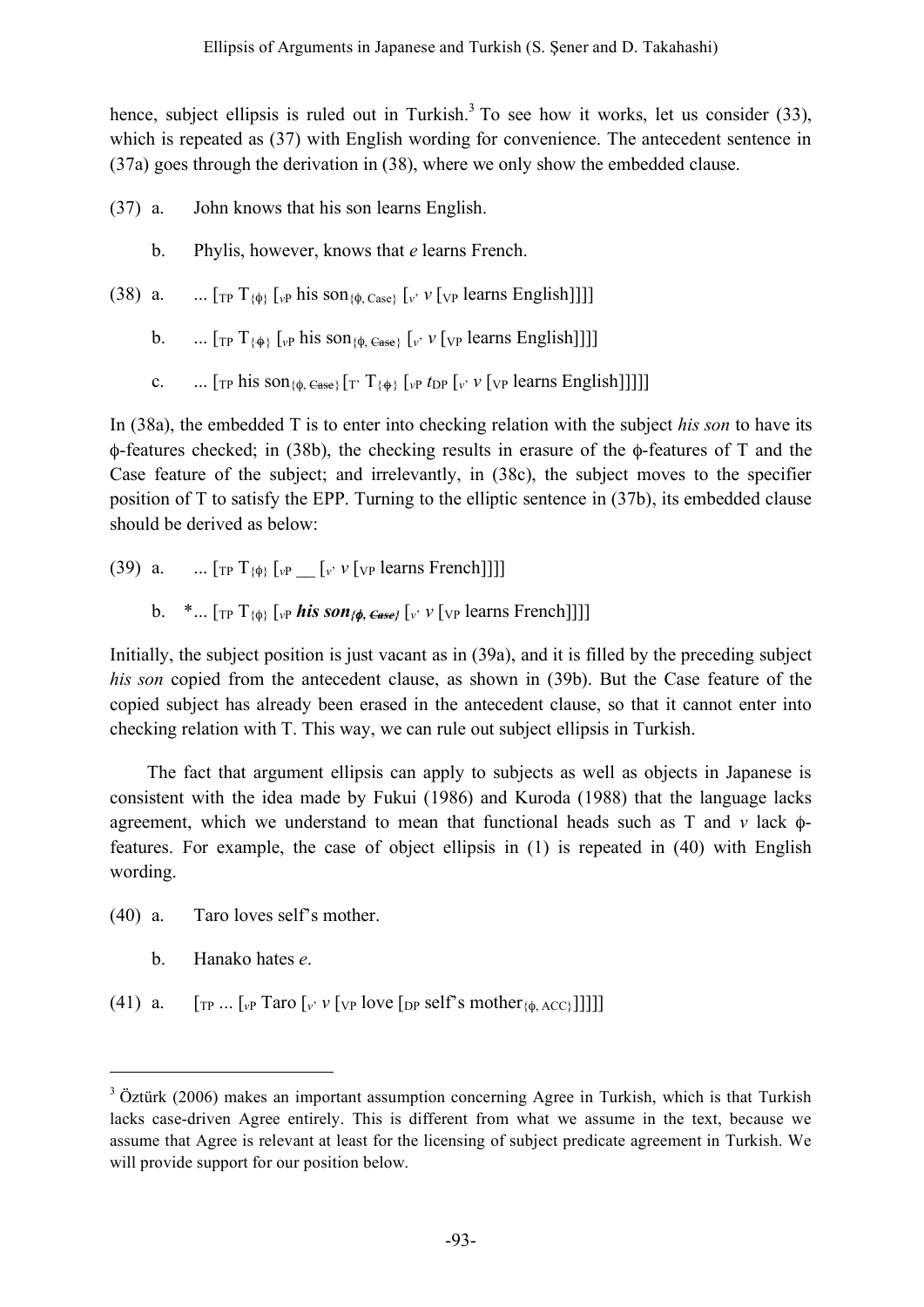- b.  $[\begin{bmatrix} T_P \dots I_{\nu} \end{bmatrix}]$  Hanako  $[\begin{bmatrix} v \end{bmatrix}$   $V[\begin{bmatrix} v \end{bmatrix}]$  hate  $[\begin{bmatrix} v \end{bmatrix}]$
- b'.  $\left[\begin{array}{ccc} \n\text{Tr} & \n\text{Tr} & \n\end{array}\right]$  [*v*<sup>*y*</sup>  $\left[\begin{array}{ccc} \n\text{Tr} & \n\end{array}\right]$  [*v*<sup>*y*</sup>  $\left[\begin{array}{ccc} \n\text{Tr} & \n\end{array}\right]$  [*v*<sup>*y*</sup>  $\left[\begin{array}{ccc} \n\text{Tr} & \n\end{array}\right]$ *f*  $\left[\begin{array}{ccc} \n\text{Tr} & \n\end{array}\right]$ *f*  $\left[\begin{array}{ccc} \n\text{Tr} & \n\end{array}\right]$

The antecedent sentence in (40a) is analyzed as in (41a), where the functional head *v* lacks φfeatures by assumption. Since there is no agreement between  $v$  and the object, (41a) itself becomes the source of copying. The elliptic sentence in (40b) is analyzed as in (41b-b'): the object position is vacant in (41b) and has the preceding object copied in (41b'). Since *v* does not have uninterpretable φ-features, (41b') has no problem, whether or not the Case feature of *self's mother* is checked in the antecedent prior to the copying. Though we do not go into the status of accusative case in Japanese, there is a proposal in the literature that it is an inherent case (see Fukui and Takano (1998) and Takahashi (1996)). In that case, accusative case has nothing to do with agreement in Japanese.

We assume that basically the same thing holds for subject ellipsis in Japanese. The relevant case in (14) is repeated in (42) with English words.

- (42) a. Taro said that self's child knew English.
	- b. Hanako said that *e* knew French.
- (43) a. ...  $[\text{TP} T]_{\nu}$  self's child<sub>{ $\phi$ , NOM}</sub>  $[\nu \nu]$  [ $\nu$  knew English]]]] ...
	- b.  $\ldots$  [<sub>TP</sub> self's child<sub>{ $\phi$ </sub> NOM} [ $\ldots$ ]  $\lceil \frac{v}{\nu} \frac{v}{\nu} \rceil$  [ $\frac{v}{\nu} \frac{v}{\nu}$  [ $\frac{v}{\nu}$  knew English]]]]] ...
- (44) a. ...  $[\text{TP} T]_{v} = [\text{p} V]_{v}$  knew French]]]] ...
	- b.  $\ln \left[ \int_{\mathbb{R}^p} T \left[ \int_{\mathbb{R}^p} \text{self}^s \text{ child}_{\{\phi, \text{NOM}\}} \left[ \int_{\mathbb{R}^p} \mathcal{V} \left[ \text{V}_p \text{ knew French} \right] \right] \right] \right] \dots$

The embedded clause in the antecedent in (42a) is analyzed as in (43). The subject *self's child* is in the specifier position of *v*P in (43a). It does not enter into checking relation with T, which by assumption lacks  $\phi$ -features. Irrelevantly, the subject may move to the specifier position of TP due to the EPP as in (43b). The elliptic sentence in (42b) is analyzed as in (44). The base position of the subject is vacant as shown in (44a); the antecedent subject is copied to derive (44b). Here again, since T lacks uninterpretable φ-features, (44b) causes no problem, whether or not the copied subject has the Case feature checked prior to the copying. Though we do not go into the analysis of nominative case in Japanese, we mention that our analysis is compatible with Saito's (1985) idea that nominative case in Japanese is contextually determined in such a way that it is assigned to elements that are immediately dominated by projections of Tense, which accounts for the presence of the multiple nominative construction in Japanese as indicated below.<sup>4</sup>

<sup>&</sup>lt;sup>4</sup> In this regard, it is interesting to note that Kornfilt (1991) shows that Turkish, unlike Japanese, lacks multiple nominative constructions.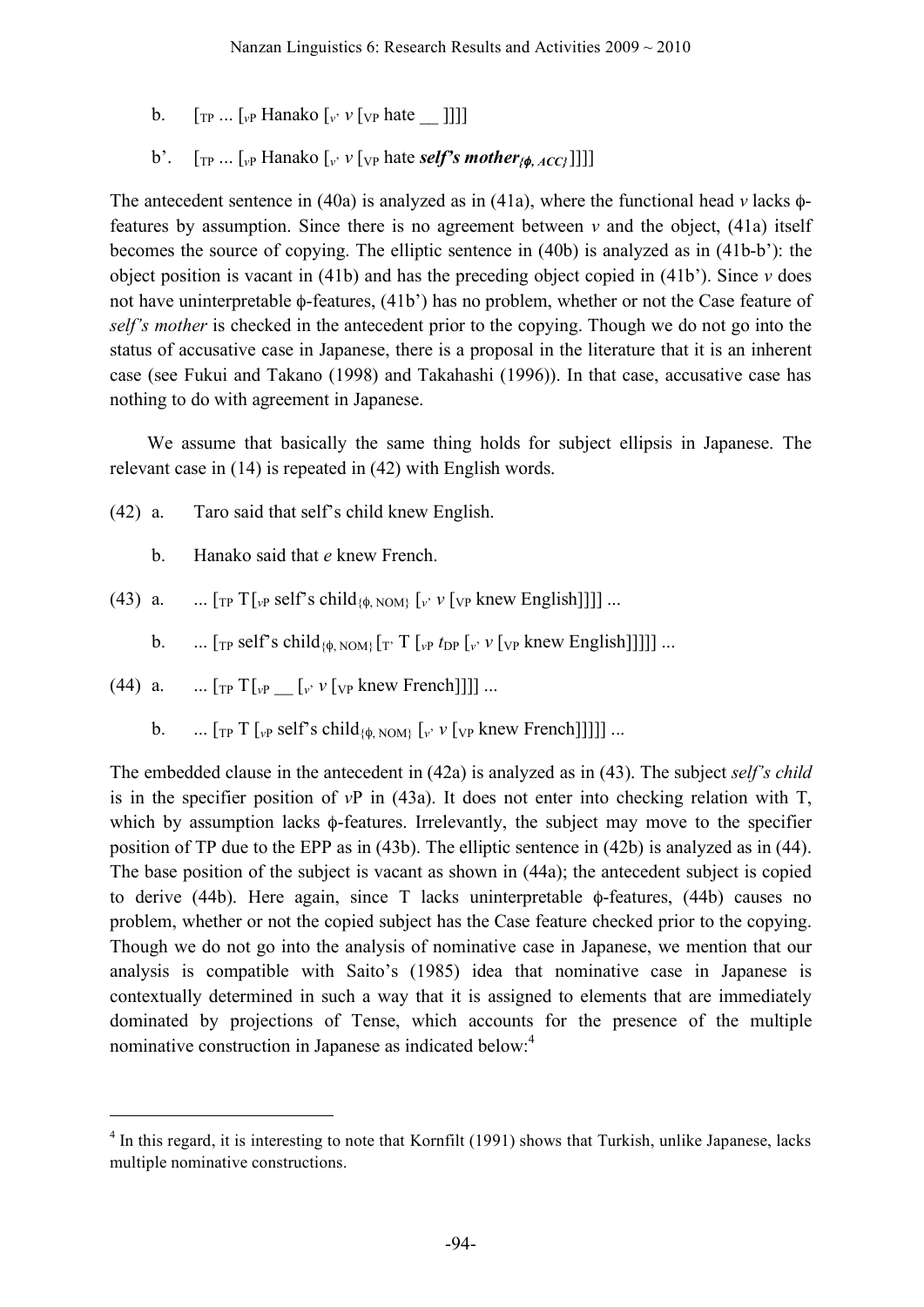### (45)  $\left[\begin{array}{cc} \text{TP} & \text{DP-NOM} \end{array}\right]$  [Te DP-NOM  $\left[\begin{array}{cc} \text{TP} & \text{DP-NOM} \end{array}\right]$ . [Te VP T]]]]

As for object ellipsis in Turkish, we are naturally led to assume that *v* lacks uninterpretable φ-features in the language just as in Japanese. Though this initially seems to be natural since Turkish does not exhibit object-verb agreement, we have to leave it to future research to provide evidence for that.

We now turn our attention to consequences of the line of analysis we are pursuing here. One is that even in Turkish, subjects that do not participate in agreement are predicted to be able to be elliptic. We begin by the fact noted by Öztürk (2006) that subject drop does not require predicate agreement in Turkish in a certain type of adjunct clause (see also Aygen (2001) and Kornfilt (2002)). This is illustrated by the examples below cited from Öztürk (2006):

 $(46)$  A: John<sub>1</sub> [Bill<sub>2</sub> gel-ince] mi gid-ecek? John Bill come-when Q go-FUT 'Will John go when Bill comes?'

B: Evet, [pro<sub>2</sub> gel-ince] pro<sub>1</sub> gid-ecek. Yes he come-when he go-FUT

'Yes, he will go when he comes.'

In (46B), which is intended as a reply to the question in (46A), the subject of the adjunct clause is empty though the predicate shows no agreement. Given this, we can test whether null subjects of such clauses can be elliptic. The judgment for the example below points in that direction:

- (47) a. Can [[*pro* oğl-u] İngilizce öğren-ince] sevin-di. John his son-3SG.POSS English learn-because be.pleased-PRES.PERF 'John is pleased because his son has learned English.'
	- b. Filiz-se [*e* Fransızca öğren-ince] sevin-di. Phylis-however French learn-because be.pleased-PRES.PERF

'*Lit.* Phylis, however, is pleased because *e* has learned French.'

(47b) can have the sloppy reading that Phylis is pleased because Phylis' son has learned French, indicating that the null subject is elliptic.

Another piece of evidence that bears out the prediction that subjects that do not participate in agreement can be elliptic can be found in ECM constructions, exemplified below: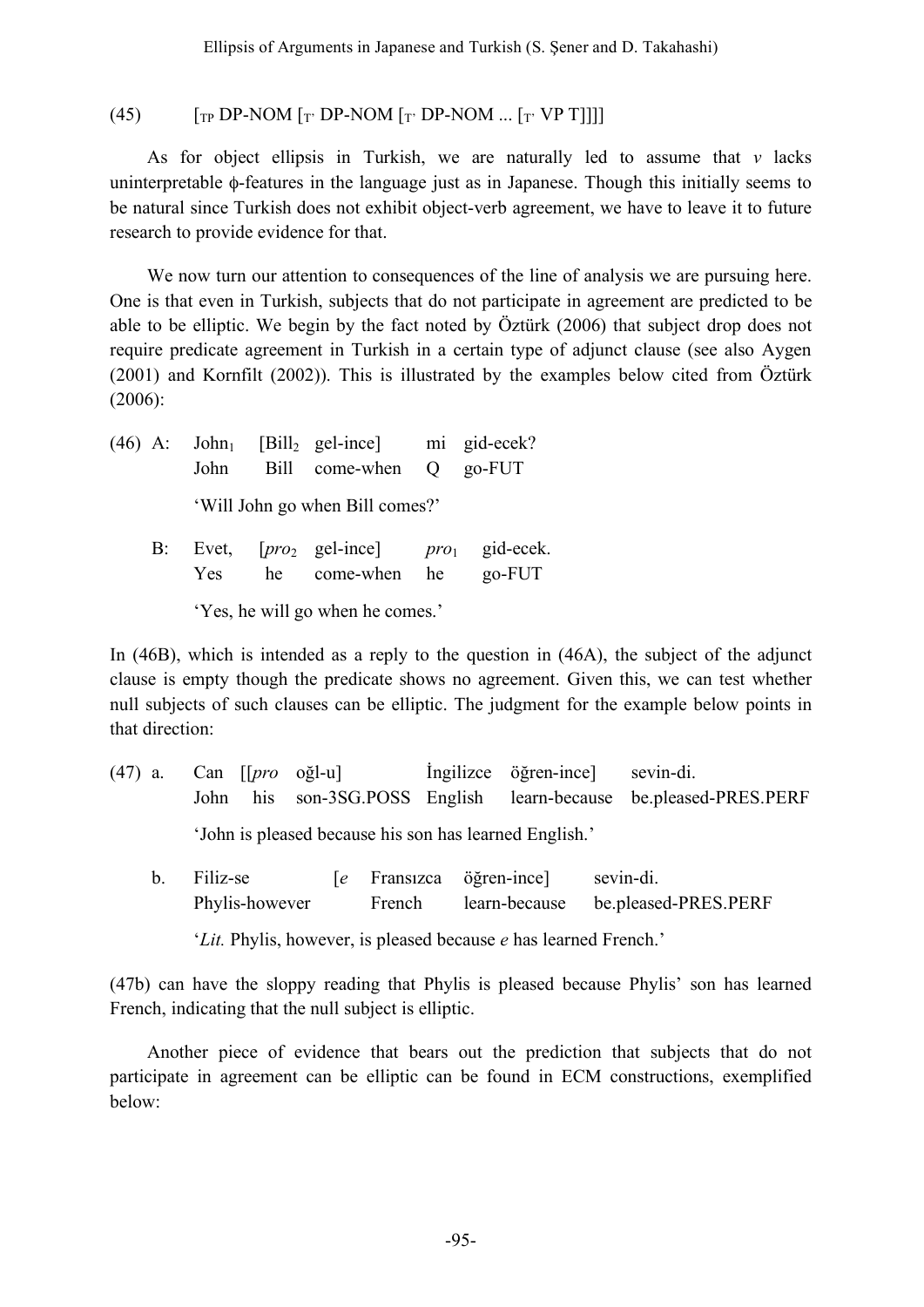(48) Pelin [ben-i/sen-i/on-u lise-ye **başla-yacak**] san-ıyor. Pelin I/you/he/she-ACC high-school-DAT start-FUT think-PRES

'Pelin thinks I/you/he/she will start high school.'

In (48), the matrix verb corresponding to *think* takes a complement clause where the subject is accusative and the form of the predicate remains the same irrespective of the type of the subject. It is safe to say that there is no subject-predicate agreement in the complement clause in (48). Now let us consider (49) to observe how subjects of ECM clauses behave with respect to the diagnostic tests for ellipsis.

|                                                  |  | (49) a. Pelin [[ <i>pro</i> yeğen-i]-ni | lise-ye                                           | $basla$ -yacak san-iyor. |            |  |  |
|--------------------------------------------------|--|-----------------------------------------|---------------------------------------------------|--------------------------|------------|--|--|
|                                                  |  |                                         | Pelin her niece-3SG-ACC high-school-DAT start-FUT |                          | think-PRES |  |  |
| 'Pelin thinks her niece will start high school.' |  |                                         |                                                   |                          |            |  |  |

| Suzan-se      | [e ilkokul-a     | başla-yacak] san-1yor. |            |
|---------------|------------------|------------------------|------------|
| Susan-however | grade-school-DAT | start-FUT              | think-PRES |

'Susan, however, thinks that *e* will start grade school.'

(49a) serves as the antecedent for (49b), where the embedded subject is empty. Compared with (33b) and (34b), which have subject agreement, (49b) allows the sloppy interpretation more easily. Thus we have further confirmation of the correlation between the absence of agreement and the possibility of argument ellipsis.

Finally, let us attend to the phenomenon of subject honorification in Japanese, which some researchers like Toribio (1990) and Ura (1996) regard as an instance of subject agreement. The phenomenon is illustrated in (50), where the predicate is in the honorific form and it is compatible with the honorable subject *Prof. Suzuki* but not with the humble subject *Taro*.

(50) {Suzuki sensei-ga / #Taro-ga} ronbun-o o-kaki-ninatta. Suzuki prof.-NOM / Taro-NOM paper-ACC HON-write-HON 'Prof. Suzuki / Taro wrote a paper.'

If this is really an instance of agreement, we expect that subjects of honorific predicates should not be able to be elliptic. The following is a case in point:

(51) a. Taro-wa [zibun-no sensei-ga eigo-o o-hanasi-ninaru to] Taro-TOP self-GEN teacher-NOM English-ACC HON-speak-HON that omotteiru. think

'*Lit.* Taro thinks that self's teacher speaks English.'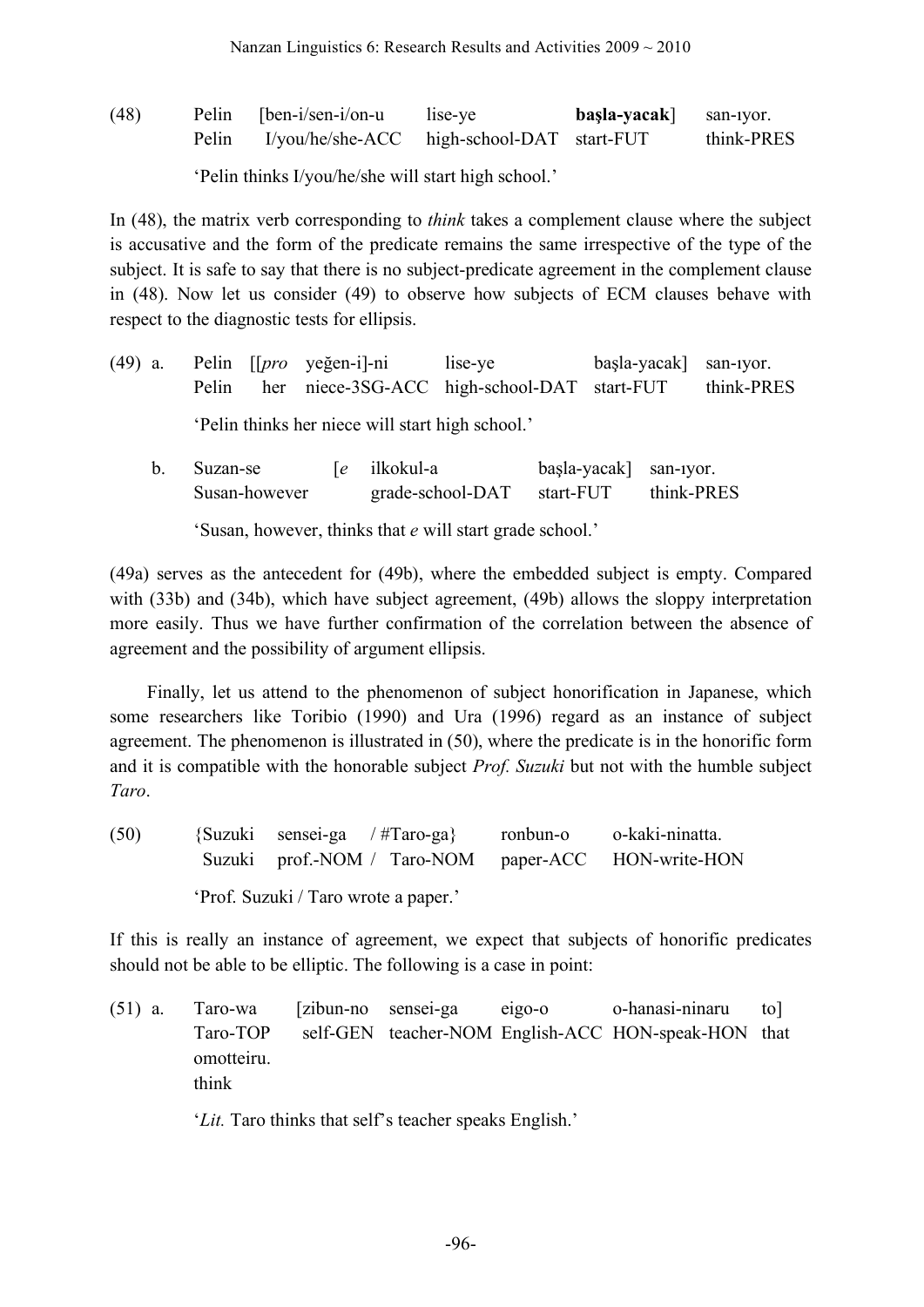| $\mathbf{b}$ . |            |  | Hanako-wa [e furansugo-o o-hanasi-ninaru to] | omotteiru. |
|----------------|------------|--|----------------------------------------------|------------|
|                | Hanako-TOP |  | French-ACC HON-speak-HON that think          |            |

'*Lit.* Hanako thinks that *e* speaks French.'

In (51a-b), the embedded verbs are accompanied by the honorific marker. If (51b) allows the sloppy interpretation that Hanako thinks that her own teacher speaks French, the null embedded subject can be elliptic. If, on the other hand, the sentence is limited to the strict reading that Hanako thinks that Taro's teacher speaks French, it shows that the null subject cannot be elliptic and is arguably pronominal. We consulted six native speakers of Japanese about the interpretation of (51b) and the result was that they split into two groups: three of them said that it was very difficult or almost impossible to get the sloppy reading in (51b); and the other three reported that they had no problem getting the sloppy interpretation. In the former case, honorification may function as an instance of formal agreement, whereas in the latter case, it may not be taken as such. We leave it for future research to have a clearer picture of the issue.

### **5. Conclusion**

To sum up, we have considered Turkish data to examine the alleged correlation between argument ellipsis and scrambling. The correlation is partially confirmed: Turkish is like Japanese in allowing object ellipsis, but it disallows subject ellipsis unlike Japanese. The immediate question to ask is why the two languages differ this way though they are similar in allowing scrambling. Our solution has been to take advantage of the presence of subject agreement in Turkish and its absence in Japanese. Here we have basically followed Saito's (2007) idea that argument ellipsis is not allowed in the environment where we have agreement, and we have provided some arguments for our position. We have had to leave a number of tasks for the future study. Among them is to determine exactly what correlates with argument ellipsis. According to Oku (1998), the presence of scrambling is a key factor in permitting argument ellipsis. Saito (2007) argues that agreement also plays a role in (dis)allowing argument ellipsis. It is necessary to examine exactly to what extent scrambling and/or agreement are/is involved in the phenomenon in question. This requires us to broaden our range of investigation to other related languages, but it is beyond the scope of the present work. Despite that, we believe that our study here can be an important contribution to the comparative research of Turkish and Japanese, which look similar in large parts but differ in some minute details.

### **References**

Aygen, G. (2001) *Finiteness, Clause Structure, and Case*, Ph.D. dissertation, Harvard University. Bošković, Ž. and D. Takahashi (1998) "Scrambling and Last Resort," *Linguistic Inquiry* 29, 347-366.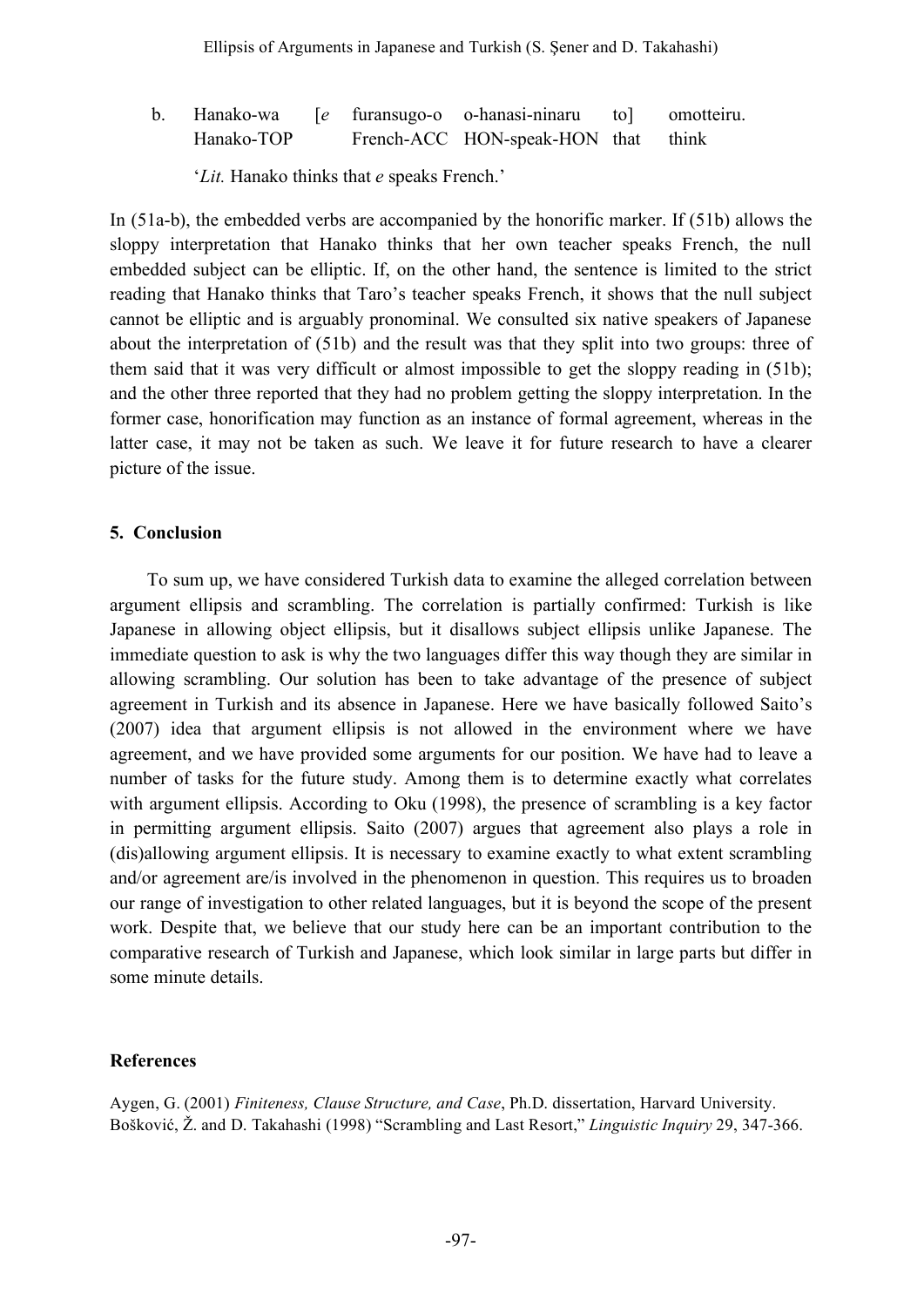- Chomsky, N. (1995) "Categories and Transformations," In *The Minimalist Program*, MIT Press, Cambridge, Mass, 219-394.
- Chomsky, N. (2000) "Minimalist Inquiries: the Framework," In R. Martin, D. Michaels, and J. Uriagereka, eds., *Step by Step: Essays on Minimalist Syntax in Honor of Howard Lasnik*, MIT Press, Cambridge, Mass, 89-155.
- Erguvanlı-Taylan, E. (1984) *The Function of Word Order in Turkish Grammar*, University of California Press, Berkeley, California.
- Fukui, N. (1986) *A Theory of Category Projection and Its Application*, Ph.D. dissertation, MIT.
- Fukui, N. and Y. Takano (1998) "Symmetry in Syntax: Merge and Demerge," *Journal of East Asian Linguistics* 7, 27-86.
- Goldberg, L. M. (2005) *Verb-stranding VP-ellipsis: A Cross-linguistic Study*," Ph.D. dissertation, McGill University.
- Huang, C.-T. J. (1991) "Remarks on the Status of the Null Object," In R. Freidin, ed., *Principles and Parameters in Comparative Grammar*, MIT Press, Cambridge, Mass, 56-76.
- Kim, S. (1999) "Sloppy/Strict Identity, Empty Objects, and NP Ellipsis," *Journal of East Asian Linguistics* 8, 255-284.
- Kornfilt, J. (1987) "Turkish and the Turkic Languages," In B. Comrie, ed., *The World's Major Languages*, Oxford University Press, Oxford, 619-644.
- Kornfilt, J. (1991) "A Case for Emerging Functional Categories," In S. Rothstein, ed., *Syntax and Semantics, vol.* 25*: Perspectives on Phrase Structure: Heads and Licensing*, Academic Press, New York, 11-35.
- Kornfilt, J. (1997) *Turkish Grammar*, Routledge, London.
- Kornfilt, J. (2002) "Functional Projections and their Subjects in Turkish Clauses," In E. ErguvanlıTaylan, ed., *The Verb in Turkish*, John Benjamins, Amsterdam/Philadelphia, 183- 212.
- Kornfilt, J. (2003) "Scrambling, Subscrambling, and Case in Turkish," In S. Karimi, ed., *Word Order and Scrambling*, Blackwell, Oxford, 125-155.
- Kural, M. (1993) "Scrambling and Mixed Positions in Turkish," In *The Proceedings of the NELS Conference* 22, GLSA Publications, University of Massachusetts at Amherst, 259-271.
- Kural, M. (1997) "Postverbal Constituents in Turkish and the Linear Correspondence Axiom," *Linguistic Inquiry* 28, 498-519.
- Kuroda, S.-Y. (1988) "Whether We Agree or Not: A Comparative Syntax of English and Japanese," *Linguisticae Investigationes* 12, 1-47.
- Oku, S. (1998) *A Theory of Selection and Reconstruction in the Minimalist Perspective*, Ph.D. dissertation, University of Connecticut.
- Otani, K. and J. Whitman (1991) "V-raising and VP-ellipsis," *Linguistic Inquiry* 22, 345-358.
- Özsoy, S. (1988) "Null Subject Parameter and Turkish," In H. Boeschoten and L. Th. Verhoeven, eds., *Studies on Modern Turkish: Proceedings of the Third Conference on Turkish Linguistics*, Tilburg University Press, Tilburg, 82-91.
- Öztürk, B. (2004) *Case, Referentiality, and Phrase Structure*, Ph.D. dissertation, Harvard University.
- Öztürk, B. (2006) "Null Arguments and Case-driven Agree in Turkish," In C. Boeckx, ed., *Minimalist Essays*, John Benjamins, Amsterdam/Philadelphia, 268-287.
- Saito, M. (1985) *Some Asymmetries in Japanese and Their Theoretical Implications*, Ph.D. dissertation, MIT.
- Saito, M. (2007) "Notes on East Asian Argument Ellipsis," *Language Research* 43, 203-227.
- Şener, S. (2008) "Non-canonical Case Licensing Is Canonical: Accusative Subjects in Turkish," unpublished ms., University of Connecticut, Storrs.